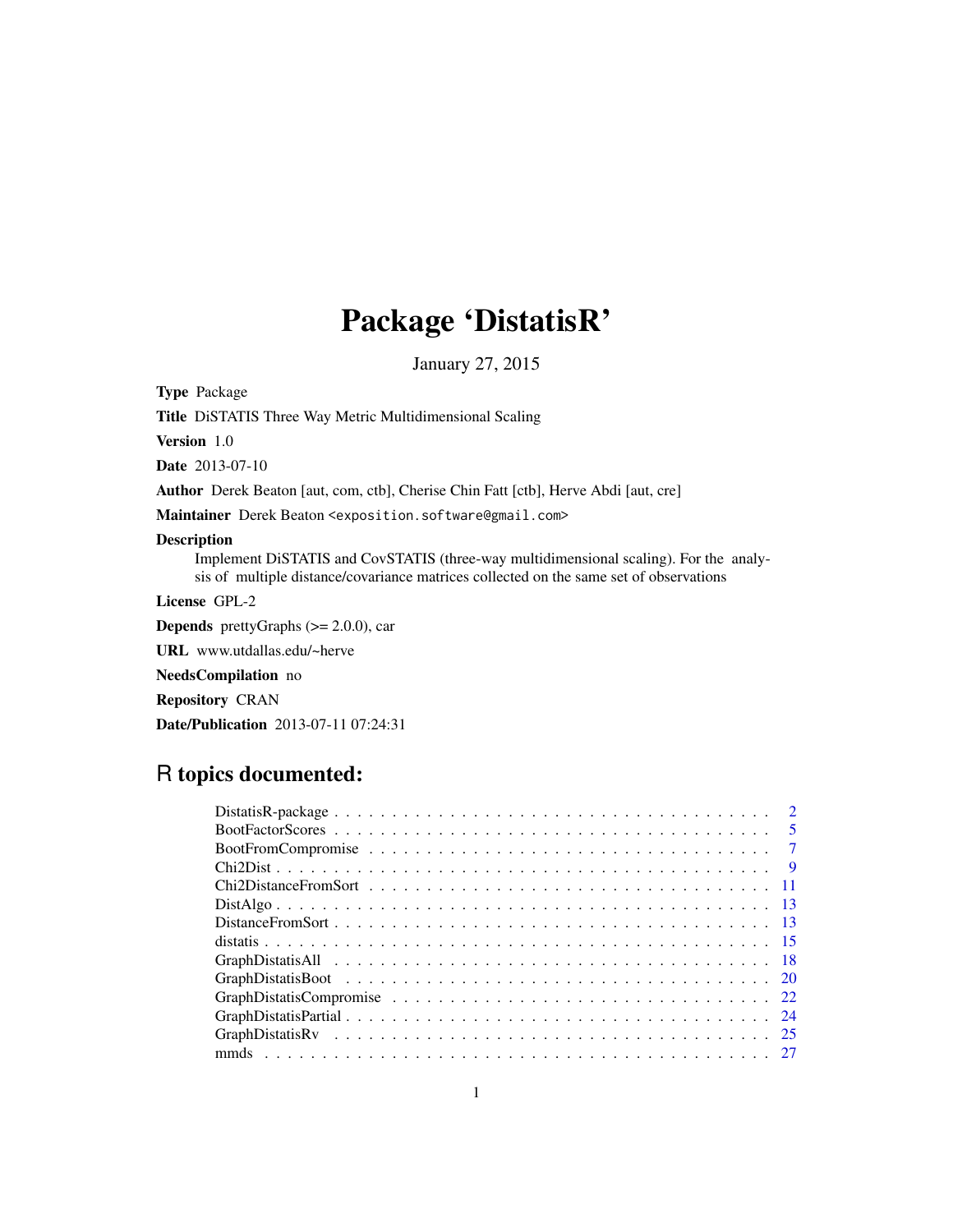<span id="page-1-0"></span>

| Index |  |  |  |  |  |  |  |  |  |  |  |  |  |  |  |  |  |  |  |
|-------|--|--|--|--|--|--|--|--|--|--|--|--|--|--|--|--|--|--|--|
|       |  |  |  |  |  |  |  |  |  |  |  |  |  |  |  |  |  |  |  |
|       |  |  |  |  |  |  |  |  |  |  |  |  |  |  |  |  |  |  |  |
|       |  |  |  |  |  |  |  |  |  |  |  |  |  |  |  |  |  |  |  |
|       |  |  |  |  |  |  |  |  |  |  |  |  |  |  |  |  |  |  |  |
|       |  |  |  |  |  |  |  |  |  |  |  |  |  |  |  |  |  |  |  |

DistatisR-package DistatisR: *DISTATIS Three Way Metric Multidimensional Scaling*

#### Description

DistatisR package implements three way multidimensional scaling: DISTATIS and COVSTATIS. Analyses sets of distance (or covariance) matrices collected on the same set of observations

### Details

| Package: | DistatisR                       |
|----------|---------------------------------|
| Type:    | Package                         |
| Version: | 1.0                             |
| Date:    | 2013-07-03                      |
| License: | $GPI - 2$                       |
| Depends: | prettyGraphs $(>= 2.0.0)$ , car |

The example shown here comes from Abdi *et al.* (2007), distatis paper on the sorting task.

#### Author(s)

Derek Beaton [aut, com, ctb], Cherise Chin Fatt [ctb], & Herve Abdi [aut, cre]

Maintainer: Derek Beaton <exposition.software@gmail.com>

#### References

Note: these papers are available from <www.utdallas.edu/~herve>

Abdi, H., Valentin, D., O'Toole, A.J., & Edelman, B. (2005). DISTATIS: The analysis of multiple distance matrices. *Proceedings of the IEEE Computer Society: International Conference on Computer Vision and Pattern Recognition.* (San Diego, CA, USA). pp. 42-47.

Abdi, H., Valentin, D., Chollet, S., & Chrea, C. (2007). Analyzing assessors and products in sorting tasks: DISTATIS, theory and applications. *Food Quality and Preference*, 18, 627–640.

Abdi, H., & Valentin, D., (2007). Some new and easy ways to describe, compare, and evaluate products and assessors. In D., Valentin, D.Z. Nguyen, L. Pelletier (Eds): *New trends in sensory evaluation of food and non-food products*. Ho Chi Minh (Vietnam): Vietnam National University & Ho Chi Minh City Publishing House. pp. 5–18.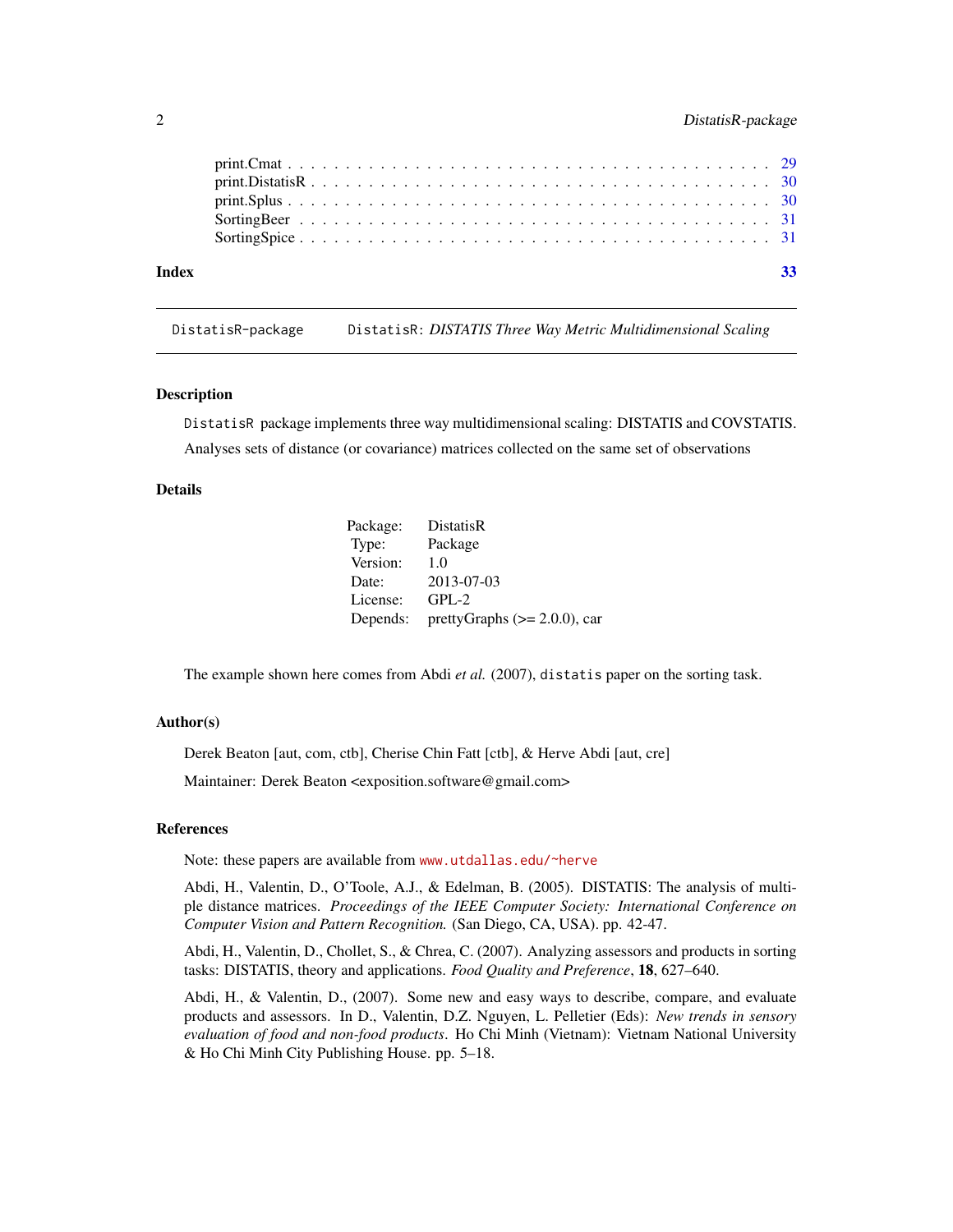<span id="page-2-0"></span>Abdi, H., Dunlop, J.P., & Williams, L.J. (2009). How to compute reliability estimates and display confidence and tolerance intervals for pattern classiffers using the Bootstrap and 3-way multidimensional scaling (DISTATIS). *NeuroImage*, 45, 89–95.

Abdi, H., Williams, L.J., Valentin, D., & Bennani-Dosse, M. (2012). STATIS and DISTATIS: Optimum multi-table principal component analysis and three way metric multidimensional scaling. *Wiley Interdisciplinary Reviews: Computational Statistics*, 4, 124–167.

Chollet, S., Valentin, D., & Abdi, H. (in press, 2013). The free sorting task. In. P.V. Tomasco & G. Ares (Eds), *Novel Techniques in Sensory Characterization and Consumer Profiling.* Boca Raton: Taylor and Francis.

Valentin, D., Chollet, S., Nestrud, M., & Abdi, H. (in press, 2013). Sorting and similarity methodologies. In. S. Kemp, S., J. Hort, & T. Hollowood (Eds.), *Descriptive Analysis in Sensory Evaluation*. London: Wiley-Blackwell.

#### See Also

[distatis](#page-14-1) [BootFactorScores](#page-4-1) [BootFromCompromise](#page-6-1) [DistanceFromSort](#page-12-1) [distatis](#page-14-1) [GraphDistatisAll](#page-17-1) [GraphDistatisBoot](#page-19-1) [GraphDistatisCompromise](#page-21-1) [GraphDistatisPartial](#page-23-1) [GraphDistatisRv](#page-24-1) [mmds](#page-26-1) [prettyGraphs](#page-0-0)

#### Examples

# Here we use the sorting task from Abdi et al, 2007 paper. # where 10 Assessors sorted 8 beers

# 1. Get the data from the 2007 sorting example # this is the way they look from Table 1 of # Abdi et al. (2007). # Assessors # 1 2 3 4 5 6 7 8 9 10 # Beer Sex f m f f m m m m f m # ----------------------------- #Affligen 1 4 3 4 1 1 2 2 1 3 #Budweiser 4 5 2 5 2 3 1 1 4 3 #Buckler\_Blonde 3 1 2 3 2 4 3 1 1 2 #Killian 4 2 3 3 1 1 1 2 1 4 #St. Landelin 1 5 3 5 2 1 1 2 1 3 #Buckler\_Highland 2 3 1 1 3 5 4 4 3 1 #Fruit Defendu 1 4 3 4 1 1 2 2 2 4 #EKU28 5 2 4 2 4 2 5 3 4 5 # 1.1. Create the # Name of the Beers BeerName <- c('Affligen', 'Budweiser','Buckler Blonde', 'Killian','St.Landelin','Buckler Highland', 'Fruit Defendu','EKU28') # 1.2. Create the name of the Assessors # (F are females, M are males) Juges <- c('F1','M2', 'F3', 'F4', 'M5', 'M6', 'M7', 'M8', 'F9', 'M10')

#-----------------------------------------------------------------------------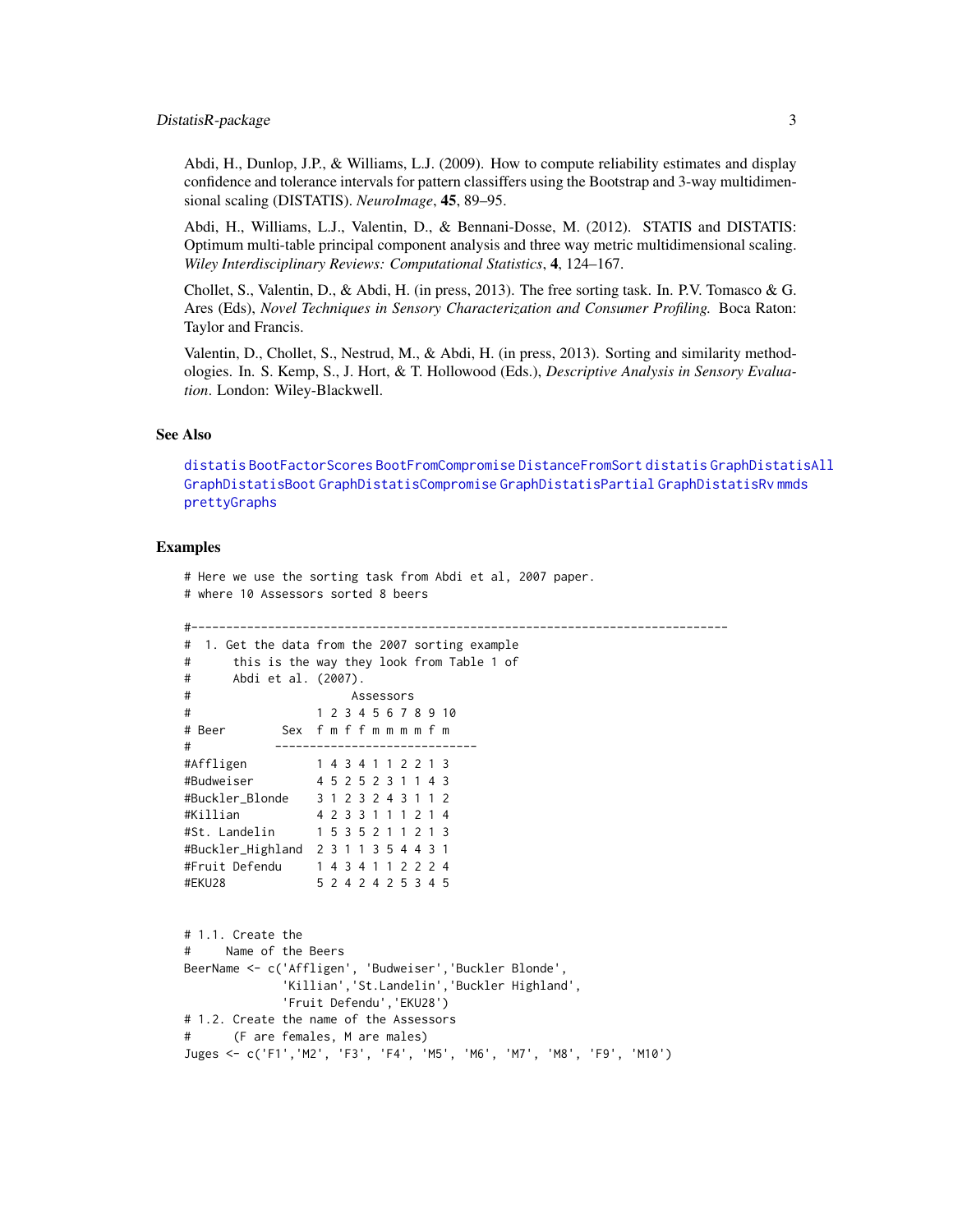```
# 1.3. Get the sorting data
SortData <- c(1, 4, 3, 4, 1, 1, 2, 2, 1, 3,
             4, 5, 2, 5, 2, 3, 1, 1, 4, 3,
             3, 1, 2, 3, 2, 4, 3, 1, 1, 2,
             4, 2, 3, 3, 1, 1, 1, 2, 1, 4,
             1, 5, 3, 5, 2, 1, 1, 2, 1, 3,
             2, 3, 1, 1, 3, 5, 4, 4, 3, 1,
             1, 4, 3, 4, 1, 1, 2, 2, 2, 4,
             5, 2, 4, 2, 4, 2, 5, 3, 4, 5)
# 1.4 Create a data frame
Sort <- matrix(SortData,ncol = 10, byrow= TRUE, dimnames = list(BeerName, Juges))
# (alternatively we could have read a csv file)
# 1.5 Example of how to read a csv filw
# Sort <- read.table("BeeerSortingTask.csv", header=TRUE,
# sep=",", na.strings="NA", dec=".", row.names=1, strip.white=TRUE)
#-----------------------------------------------------------------------------
# 2. Create the set of distance matrices (one distance matrix per assessor)
# (uses the function DistanceFromSort)
DistanceCube <- DistanceFromSort(Sort)
#-----------------------------------------------------------------------------
# 3. Call the DISTATIS routine with the cube of distance as parameter
testDistatis <- distatis(DistanceCube)
# The factor scores for the beers are in
# testDistatis$res4Splus$F
# the factor scores for the assessors are in (RV matrice)
# testDistatis$res4Cmat$G
#-----------------------------------------------------------------------------
# 4. Inferences on the beers obtained via bootstrap
# here we use two different bootstraps:
# 1. Bootstrap on factors (very fast but could be too liberal
# when the number of assessors is very large)
# 2. Complete bootstrap obtained by computing sets of compromises
# and projecting them (could be significantly longer because a lot
# of computations is required)
#
# 4.1 Get the bootstrap factor scores (with default 1000 iterations)
BootF <- BootFactorScores(testDistatis$res4Splus$PartialF)
#
# 4.2 Get the boostrap from full bootstrap (default niter = 1000)
F_fullBoot <- BootFromCompromise(DistanceCube,niter=1000)
#-----------------------------------------------------------------------------
# 5. Create the Graphics
# 5.1 an Rv map
rv.graph.out <- GraphDistatisRv(testDistatis$res4Cmat$G)
# 5.2 a compromise plot
compromise.graph.out <- GraphDistatisCompromise(testDistatis$res4Splus$F)
# 5.3 a partial factor score plot
partial.scores.graph.out <-
```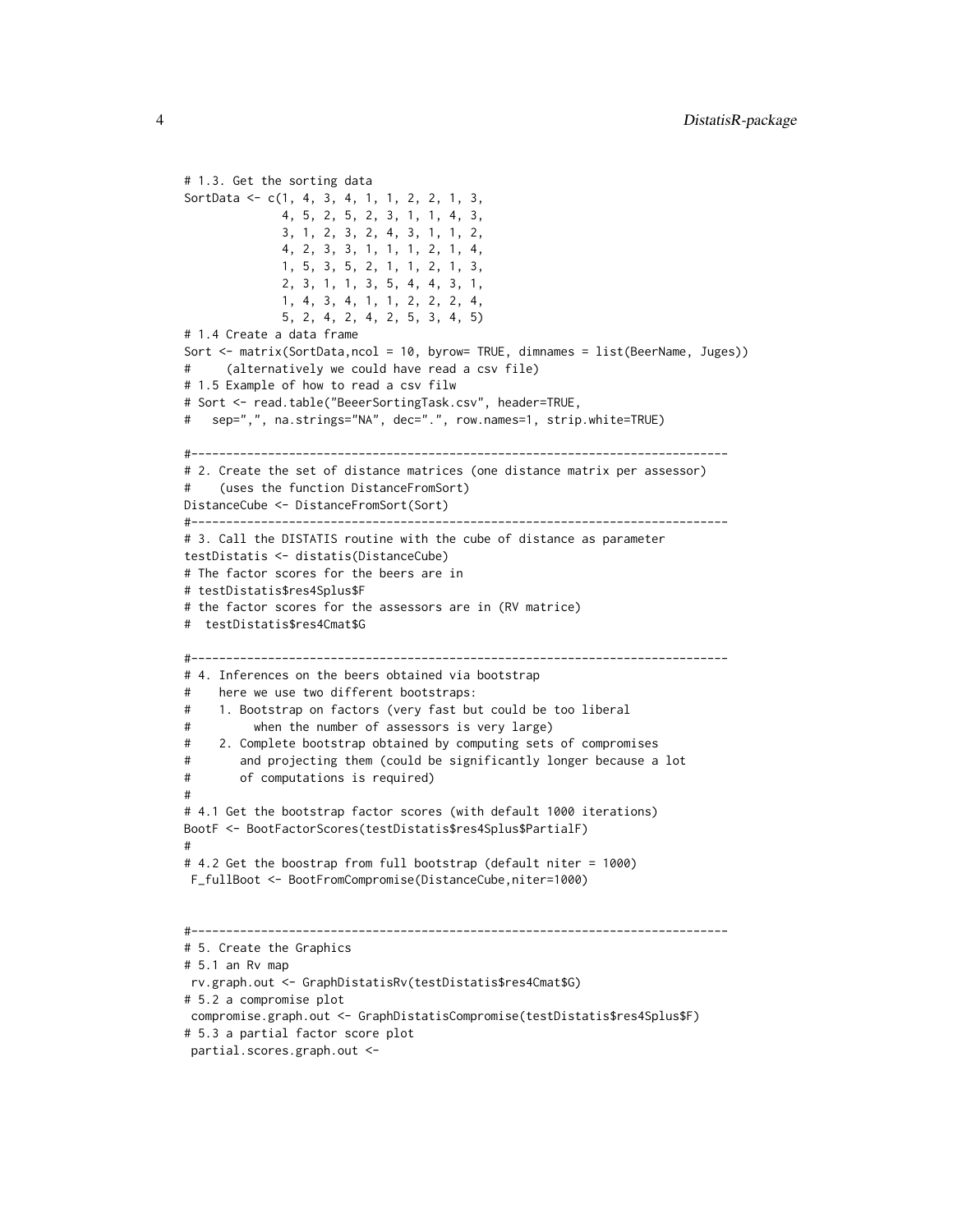### <span id="page-4-0"></span>BootFactorScores 5

```
GraphDistatisPartial(testDistatis$res4Splus$F,testDistatis$res4Splus$PartialF)
# 5.4 a bootstrap confidence interval plot
#5.4.1 with ellipses
boot.graph.out.ell <- GraphDistatisBoot(testDistatis$res4Splus$F,BootF)
#or
# boot.graph.out <- GraphDistatisBoot(testDistatis$res4Splus$F,F_fullBoot)
#5.4.2 with hulls
boot.graph.out.hull <- GraphDistatisBoot(testDistatis$res4Splus$F,BootF,ellipses=FALSE)
#or
# boot.graph.out <- GraphDistatisBoot(testDistatis$res4Splus$F,F_fullBoot,ellipses=FALSE)
#5.5 all the plots at once
all.plots.out <-
GraphDistatisAll(testDistatis$res4Splus$F,testDistatis$res4Splus$PartialF,
BootF, testDistatis$res4Cmat$G)
```
<span id="page-4-1"></span>BootFactorScores BootFactorSCores *Compute observation Bootstrap replicates of the factor scores from partial factor scores*

### Description

BootFactorSCores Compute Bootstrap replicates of the factor scores of the observations from partial factor scores. The input is obtained from the distatis function, the output is a 3-way array of dimensions number of observations by number of factors by number of replicates. The output is typically used to plot confidence intervals (i.e., ellipsoids or convex hulls) or to compute t-like statistic called *bootstrap ratios*.

### Usage

```
BootFactorScores(PartialFS, niter = 1000)
```
#### Arguments

| PartialFS | The partial factor scores (e.g., obtained from distatis) |
|-----------|----------------------------------------------------------|
| niter     | number of boostrap iterations (default = $1000$ )        |

### Details

To compute a bootstrapped sample a set of  $K$  distance matrices is selected with replacement from the original set of  $K$  distance matrices. The partial factors scores of the selected distance matrices are then averaged to produce the bootstrapped estimate of the factor scores of the observations. This approach is also called *partial boostrap* by Lebart (2007, see also Chateau & Lebart 1996). It has the advantage of being very fast even for very large data sets Recent work (Cadoret & Husson, 2012), however, suggests that partial boostrap could lead to optimistic bootstrap estimates when the number of distance matrices is large and that it is preferable to use instead a *total boostrap* approach (i.e., creating new compromises by resampling and then projecting them on the common solution see function BootFromCompromise, and Cadoret & Husson, 2012 see also Abdi *et al*., 2009 for an example).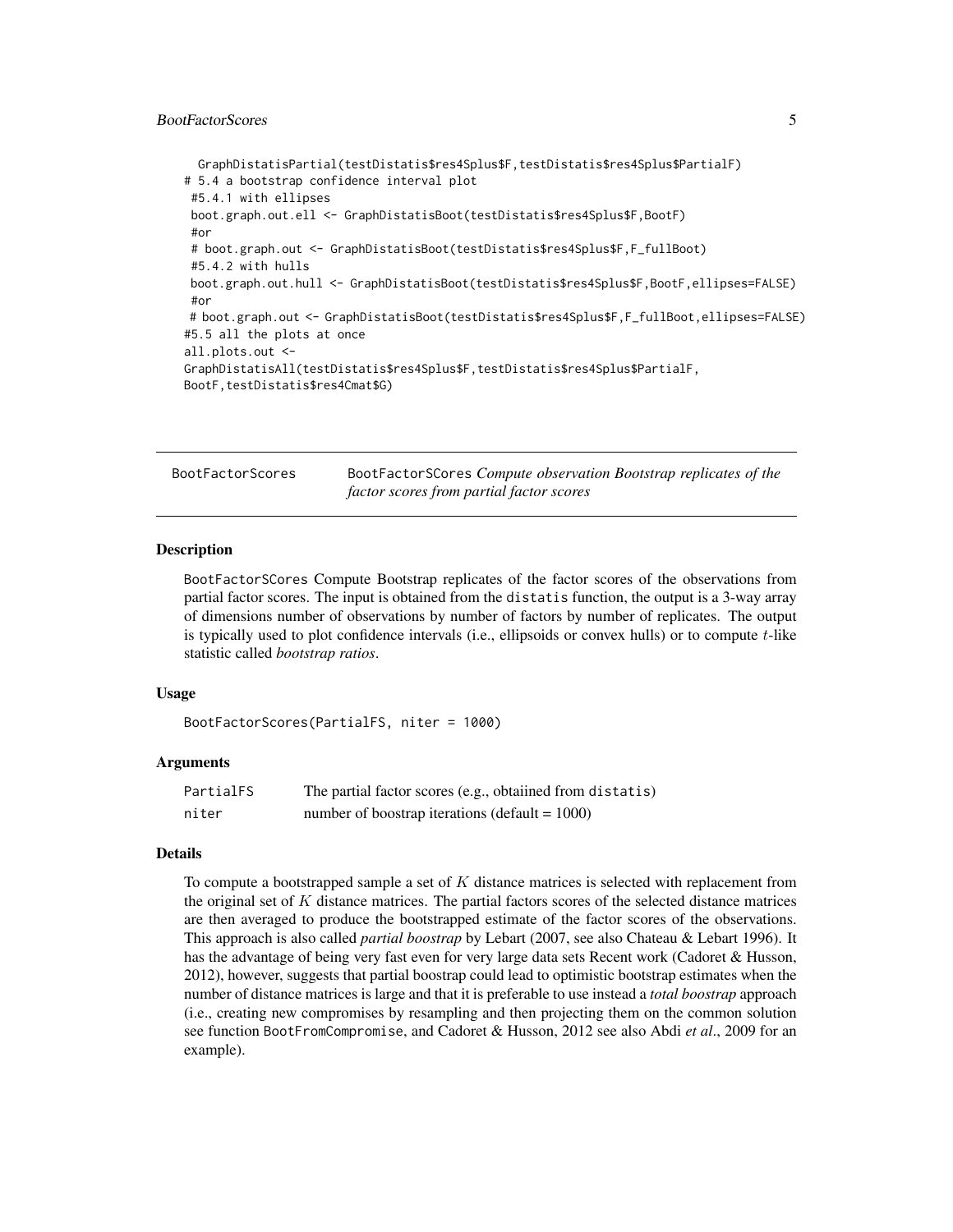#### <span id="page-5-0"></span>Value

the output is a 3-way array of dimensions "number of observations by number of factors by number of replicates."

### Author(s)

Herve Abdi

### References

Abdi, H., & Valentin, D., (2007). Some new and easy ways to describe, compare, and evaluate products and assessors. In D., Valentin, D.Z. Nguyen, L. Pelletier (Eds) *New trends in sensory evaluation of food and non-food products*. Ho Chi Minh (Vietnam): Vietnam National University-Ho chi Minh City Publishing House. pp. 5-18.

Abdi, H., Dunlop, J.P., & Williams, L.J. (2009). How to compute reliability estimates and display confidence and tolerance intervals for pattern classiffers using the Bootstrap and 3-way multidimensional scaling (DISTATIS). *NeuroImage*, 45, 89–95.

Abdi, H., Williams, L.J., Valentin, D., & Bennani-Dosse, M. (2012). STATIS and DISTATIS: Optimum multi-table principal component analysis and three way metric multidimensional scaling. *Wiley Interdisciplinary Reviews: Computational Statistics*, 4, 124–167.

These papers are available from <www.utdallas.edu/~herve>

Additional references:

Cadoret, M., Husson, F. (2012) Construction and evaluation of confidence ellipses applied at sensory data. *Food Quality and Preference*, 28, 106–115.

Chateau, F., & Lebart, L. (1996). Assessing sample variability in the visualization techniques related to principal component analysis: Bootstrap and alternative simulation methods. In A. Prats (Ed.),*Proceedings of COMPSTAT 2006.* Heidelberg: Physica Verlag.

Lebart, L. (2007). Which bootstrap for principal axes methods? In *Selected contributions in data analysis and classification, COMPSTAT 2006*. Heidelberg: Springer Verlag.

### See Also

[BootFromCompromise](#page-6-1) [GraphDistatisBoot](#page-19-1)

### Examples

# 1. Load the Sort data set from the SortingBeer example (available from the DistatisR package) data(SortingBeer) # Provide an 8 beers by 10 assessors set of results of a sorting task #----------------------------------------------------------------------------- # 2. Create the set of distance matrices (one distance matrix per assessor) # (ues the function DistanceFromSort) DistanceCube <- DistanceFromSort(Sort) #----------------------------------------------------------------------------- # 3. Call the DISTATIS routine with the cube of distance as parameter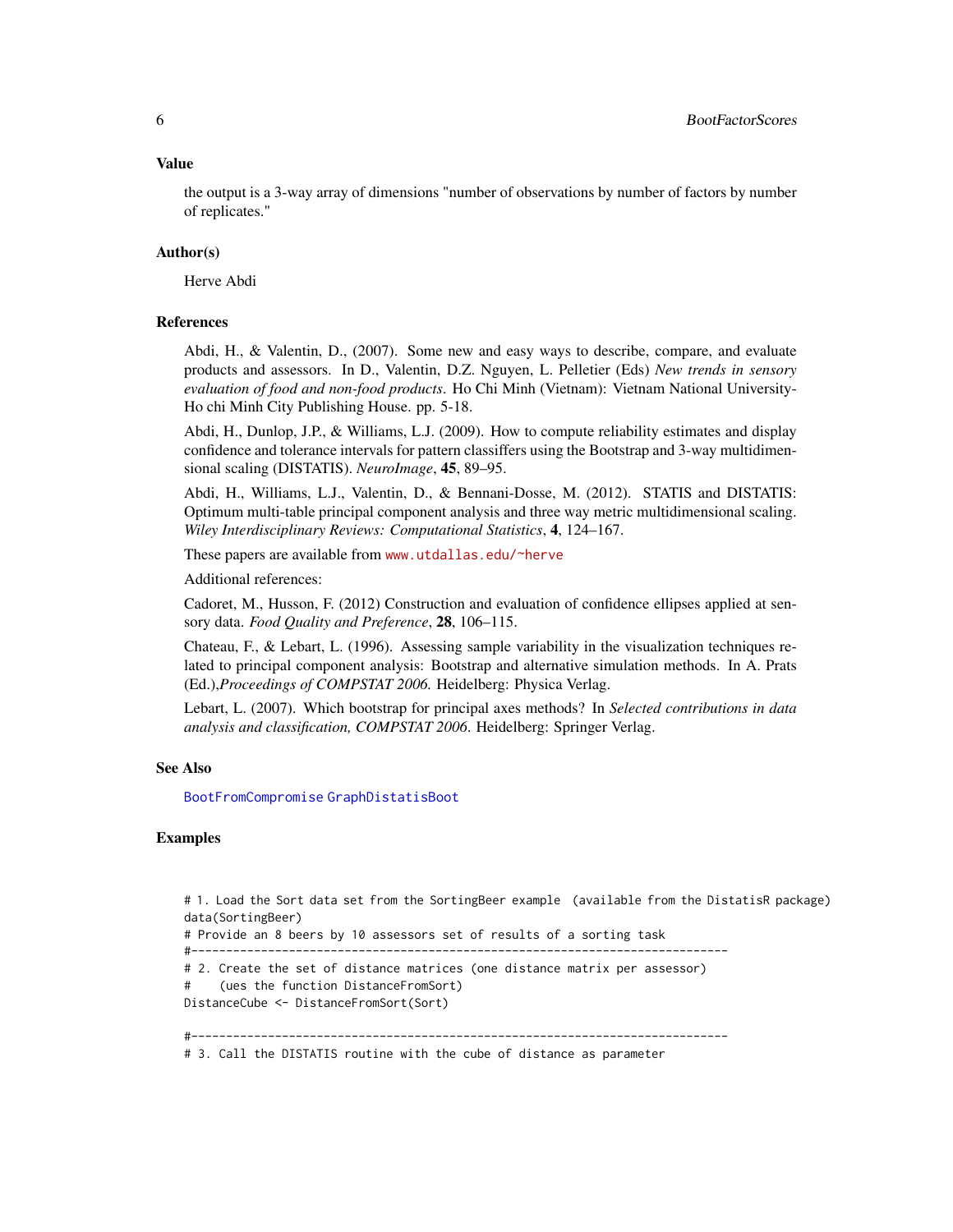### <span id="page-6-0"></span>BootFromCompromise 7

```
testDistatis <- distatis(DistanceCube)
# The factor scores for the beers are in
# testDistatis$res4Splus$F
# the partial factor score for the beers for the assessors are in
# testDistatis$res4Splus$PartialF
#
# 4. Get the bootstraped factor scores (with default 1000 iterations)
BootF <- BootFactorScores(testDistatis$res4Splus$PartialF)
```
<span id="page-6-1"></span>BootFromCompromise *Compute observation Bootstrap replicates of the factor scores from bootstrapped compromises*

### **Description**

BootFactorSCores computes Bootstrap replicates of the factor scores of the observations from bootstrapped compromises. The input is obtained from the same input as the distatis function, the output is a 3-way array of dimensions "number of observations by number of factors by number of replicates." The output is typically used to plot confidence intervals (i.e., ellipsoids or convex hulls) or to compute t-like statistic called *bootstrap ratios*.

### Usage

BootFromCompromise(LeCube2Distance,  $nifar = 1000$ , Norm = "MEA"

|                   | $111 \text{ CFT}$ - 1999, NOT $111 - 197 \text{ T}$ |  |
|-------------------|-----------------------------------------------------|--|
|                   | Distance = TRUE, $RV = TRUE$ ,                      |  |
| $nfact2keep = 3)$ |                                                     |  |

### Arguments

LeCube2Distance

|            | The array of distance used to call distatis             |
|------------|---------------------------------------------------------|
| niter      | The number of bootstrap iterations (default $= 1000$ )  |
| Norm       | should be the same as for the original call to distatis |
| Distance   | should be the same as for the original call to distatis |
| RV         | should be the same as for the original call to distatis |
| nfact2keep | number of factors to keep for the results               |

#### Details

To compute a bootstrapped sample a set of  $K$  distance matrices is selected with replacement from the original set of  $K$  distance matrices. A distatis compromise is then computed and projected on the factor space of the original solution to obtain the bootstrapped factor scores. This approach is also called *total boostrap* by Lebart (2007, see also Chateau and Lebart 1996, see also Abdi *et al*., 2009 for an example). Compared to the partial bootstrap (see help for BootFactorScores) It has the desadvantage of being slow espcially for large data sets but recent work (Cadoret & Husson, 2012)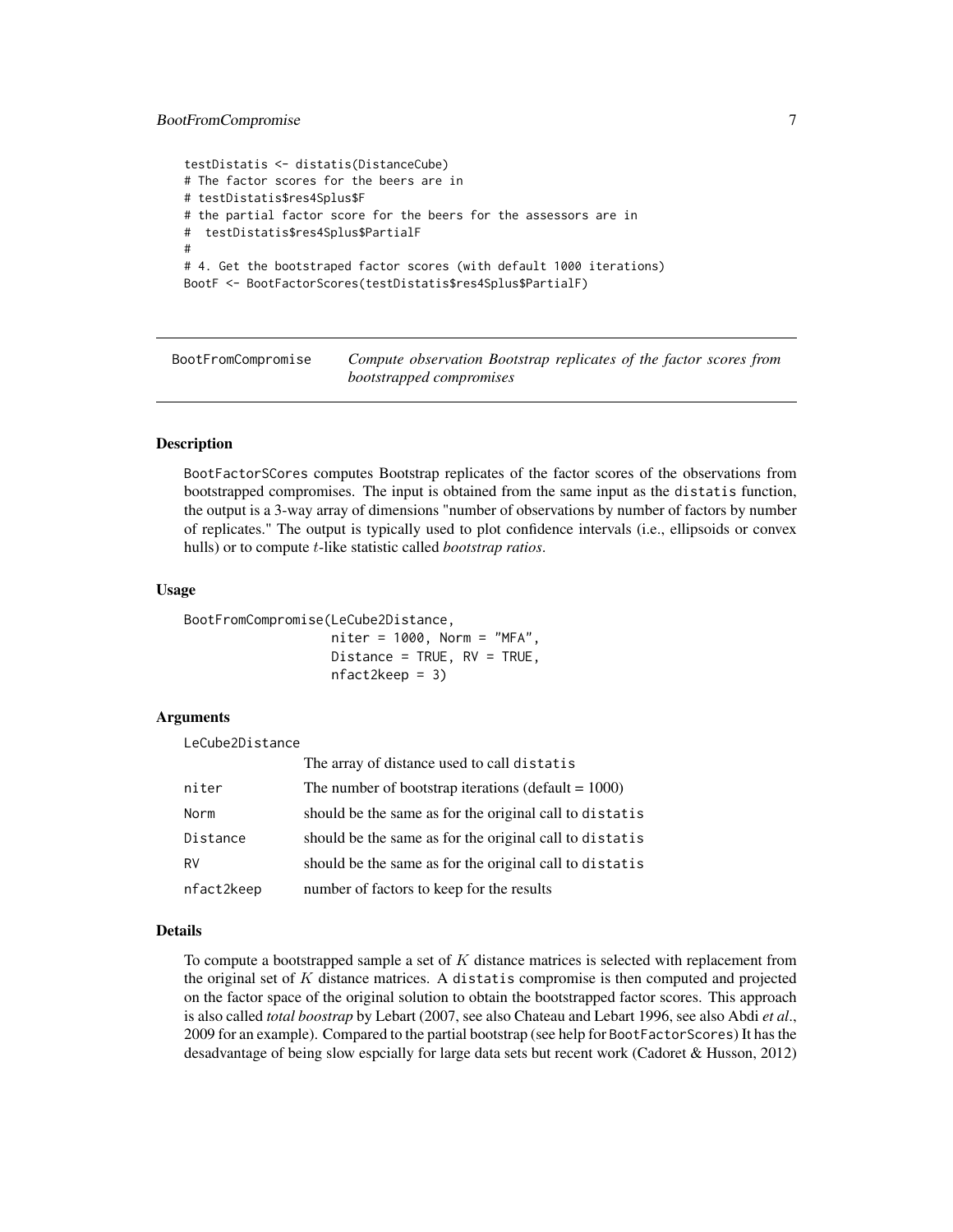suggests that partial boostrap (i.e., computed from the partial factor scores) could lead to optimistic bootstrap estimates when the number of distance matrices is large and that it is preferable to use instead the *total boostrap*.

#### Value

the output is a 3-way array of dimensions "number of observations by number of factors by number of replicates."

#### Author(s)

Herve Abdi

#### References

Abdi, H., & Valentin, D., (2007). Some new and easy ways to describe, compare, and evaluate products and assessors. In D., Valentin, D.Z. Nguyen, L. Pelletier (Eds) *New trends in sensory evaluation of food and non-food products*. Ho Chi Minh (Vietnam): Vietnam National University-Ho chi Minh City Publishing House. pp. 5-18.

Abdi, H., Dunlop, J.P., & Williams, L.J. (2009). How to compute reliability estimates and display confidence and tolerance intervals for pattern classiffers using the Bootstrap and 3-way multidimensional scaling (DISTATIS). *NeuroImage*, 45, 89–95.

Abdi, H., Williams, L.J., Valentin, D., & Bennani-Dosse, M. (2012). STATIS and DISTATIS: Optimum multi-table principal component analysis and three way metric multidimensional scaling. *Wiley Interdisciplinary Reviews: Computational Statistics*, 4, 124–167.

These papers are available from <www.utdallas.edu/~herve>

Additional references:

Cadoret, M., Husson, F. (2012) Construction and evaluation of confidence ellipses applied at sensory data. *Food Quality and Preference*, 28, 106–115.

Chateau, F., & Lebart, L. (1996). Assessing sample variability in the visualization techniques related to principal component analysis: Bootstrap and alternative simulation methods. In A. Prats (Ed.),*Proceedings of COMPSTAT 2006.* Heidelberg: Physica Verlag.

Lebart, L. (2007). Which bootstrap for principal axes methods? In *Selected contributions in data analysis and classification, COMPSTAT 2006*. Heidelberg: Springer Verlag.

### See Also

[BootFactorScores](#page-4-1) [GraphDistatisBoot](#page-19-1)

### Examples

# 1. Load the Sort data set from the SortingBeer example (available from the DistatisR package) data(SortingBeer) # Provide the "8 beers by 10 assessors" results of a sorting task #-----------------------------------------------------------------------------

<span id="page-7-0"></span>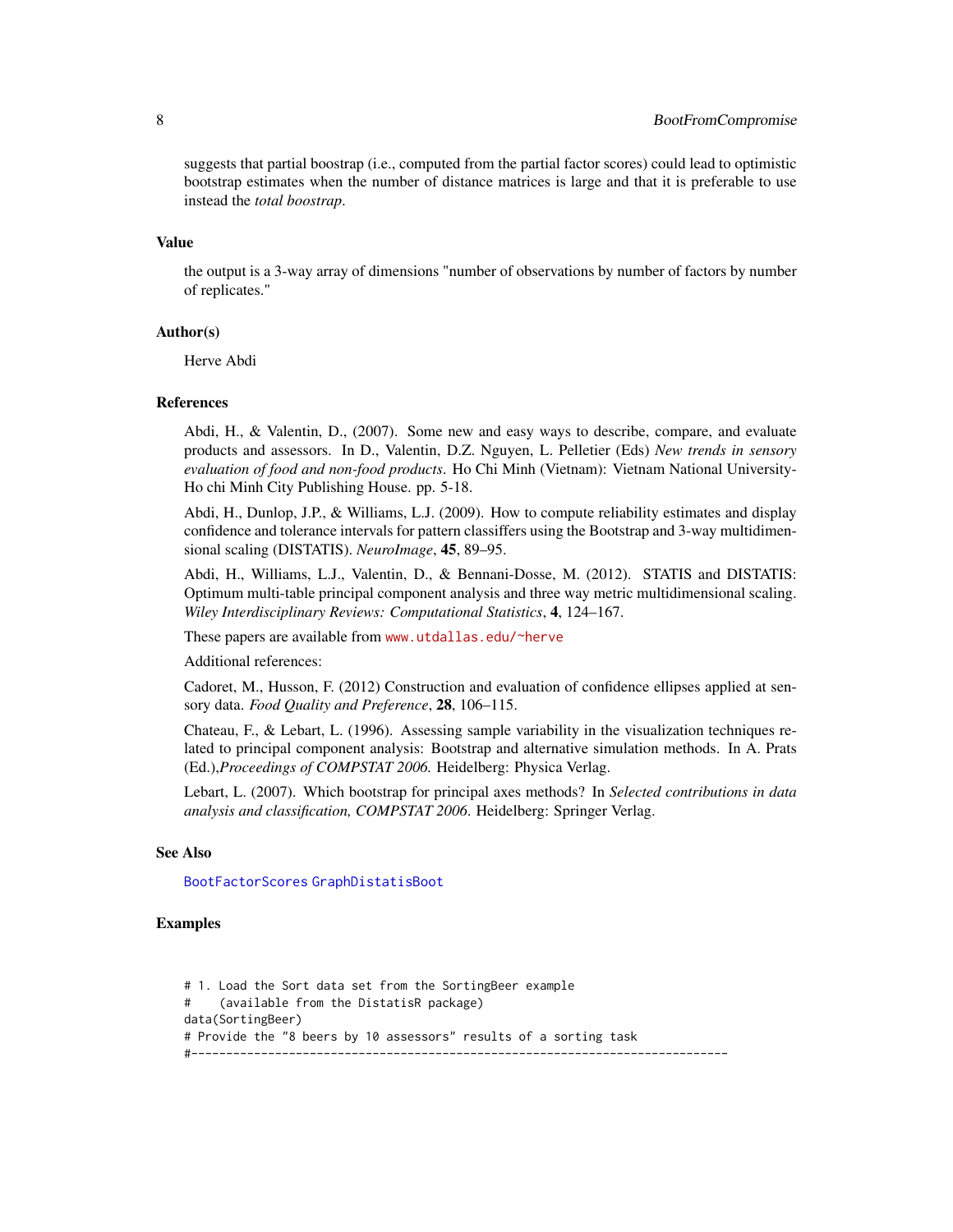#### <span id="page-8-0"></span>Chi2Dist 9

```
# 2. Create the set of distance matrices (one distance matrix per assessor)
# (uses the function DistanceFromSort)
DistanceCube <- DistanceFromSort(Sort)
#-----------------------------------------------------------------------------
# 3. Call the distatis function with the cube of distance as parameter
testDistatis <- distatis(DistanceCube)
# The factor scores for the beers are in
# testDistatis$res4Splus$F
# the partial factor scores for the beers for the assessors are in
# testDistatis$res4Splus$PartialF
#
# 4. Get the bootstraped factor scores (with default 1000 iterations)
# Here we use the "total bootstrap"
 F_fullBoot <- BootFromCompromise(DistanceCube,niter=1000)
```
Chi2Dist  $\chi$ <sup> $\hat{z}$ </sup> *distance between the rows of a rectangular matrix.* 

### Description

Computesthe  $I \times I$  matrix **D** which is the  $\chi^2$  distance matrix between the rows of an  $I \times J$  rectangular matrix **X** (with non-negative elements), and provides the  $I \times 1$  **m** vector of mass (where the mass of a row is the sum of the entries of this row divided by the grand total of the matrix). When the distance matrix and the associated vector of masses are used as input to the function [mmds](#page-26-1) the results will give the factor scores of the correspondence analysis of the matrix  $X$ . The function is used by the function Chi2DistanceFromSort that computes the  $\chi^2$  distance for the results of a sorting task.

### Usage

Chi2Dist(X)

### Arguments

X A rectangle matrix with non-negative elements

#### Value

Sends back a list

| \$Distance | the squared $\chi^2$ distance matrix computed the rows of matrix <b>X</b> . |
|------------|-----------------------------------------------------------------------------|
| masses     | the vector of masses of the rows of of matrix $X$ .                         |

### Author(s)

Herve Abdi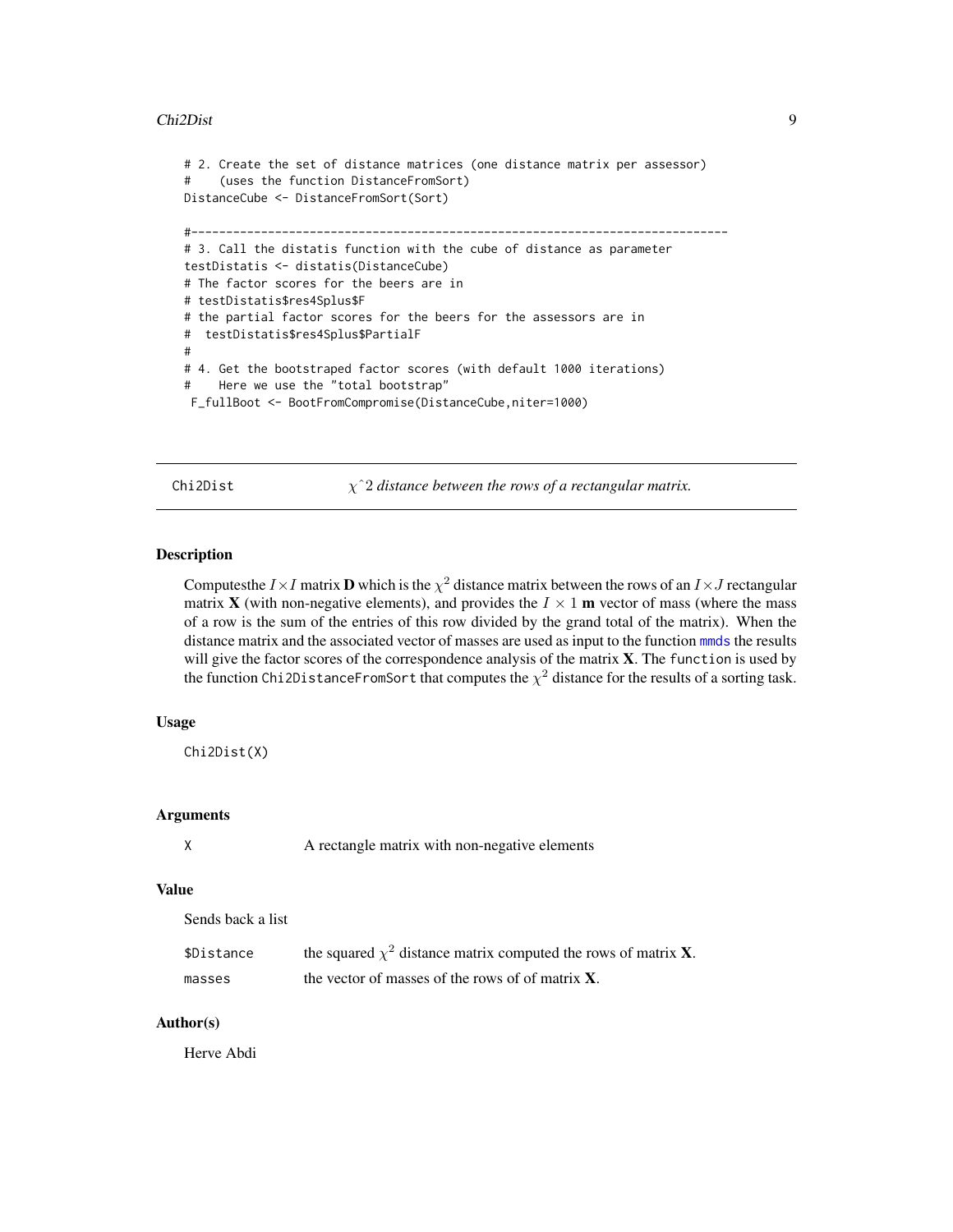### <span id="page-9-0"></span>References

The procedure and references are detailled in (Paper available from <www.utdallas.edu/~herve>): Abdi, H. (2007). Distance. In N.J. Salkind (Ed.): *Encyclopedia of Measurement and Statistics*. Thousand Oaks (CA): Sage. pp. 304–308.

And in:

Abdi, H., & Valentin, D. (2006). *Mathematiques pour les Sciences Cognitives (Mathematics for Cognitive Sciences).* Grenoble: PUG.

See also (for the example):

Abdi, H., & Williams, L.J. (2010). Principal component analysis. *Wiley Interdisciplinary Reviews: Computational Statistics*,2, 433–459.

### See Also

[Chi2DistanceFromSort](#page-10-1) [distatis](#page-14-1) [mmds](#page-26-1)

#### Examples

```
# Here is a data matrix from Abdi & Williams (2012)
# page 449, Table 15. Punctuation of 6 French authors
Punctuation = matrix(c()7836, 13112, 6026,
53655, 102383, 42413,
115615, 184541, 59226,
161926, 340479, 62754,
38177, 105101, 12670,
46371, 58367, 14299),
    ncol =3,byrow = TRUE)
colnames(Punctuation) <-c('Period','Comma','Other')
rownames(Punctuation) <-c('Rousseau','Chateaubriand',
                  'Hugo','Zola','Proust','Giroudoux')
# 1. Get the Chi2 distance matrix
# between the rows of Punctuation
Dres <- Chi2Dist(Punctuation)
# check that the mds of the Chi2 distance matrix
# with CA-masses gives the CA factor scores for I
# 2. Use function mmds from DistatisR
#
testmds <- mmds(Dres$Distance,masses=Dres$masses)
# Print the MDS factor scores from mmds
print('Factor Scores from mds')
print(testmds$FactorScores)
print('It matches CA on X (see Abdi & Williams, 2010. Table 16, p. 449)')
# Et voila!
```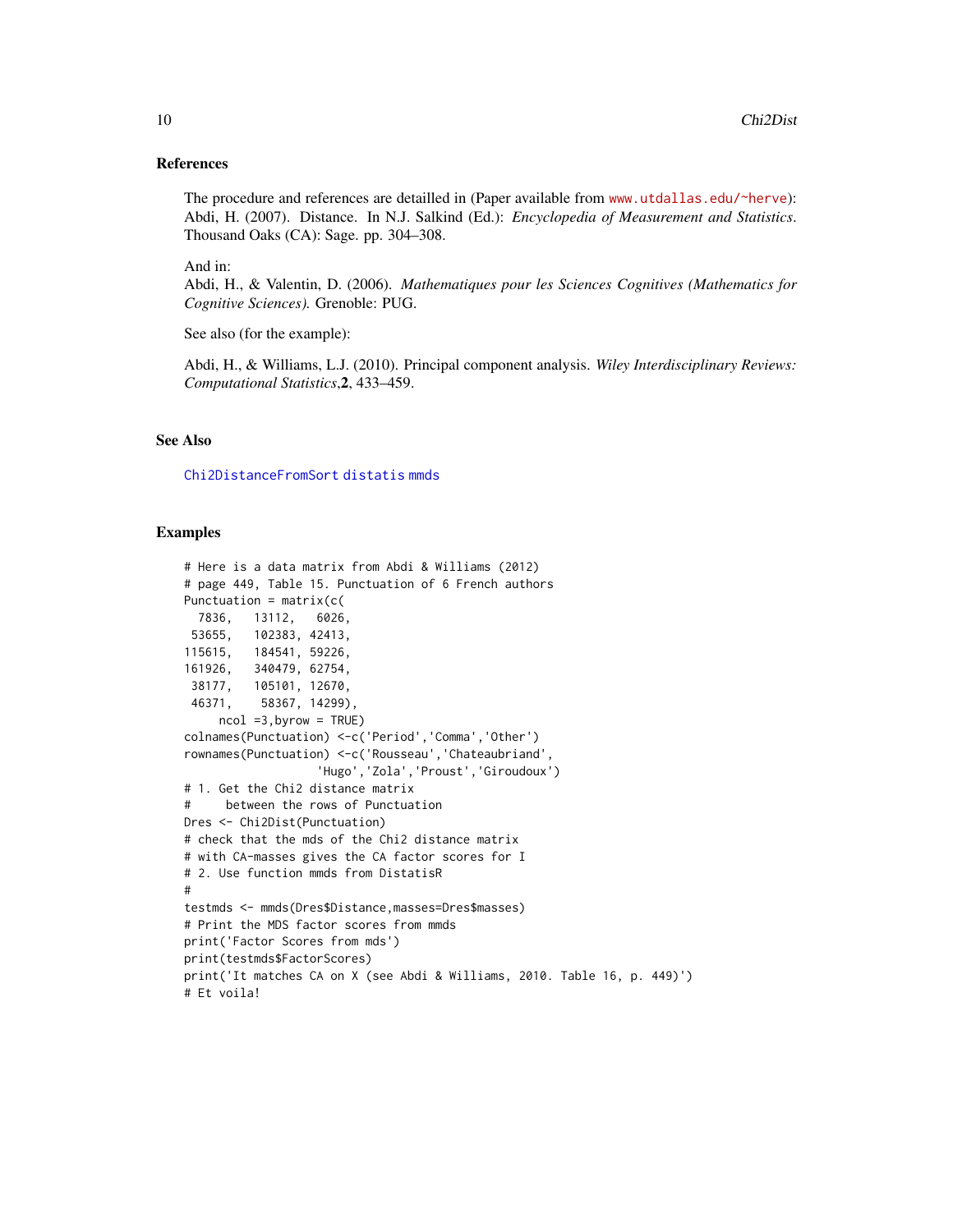<span id="page-10-1"></span><span id="page-10-0"></span>Chi2DistanceFromSort *Creates a 3-dimensional* χˆ2 *distance array from the results of a sorting task.*

### **Description**

Takes the results from a (plain) sorting task where  $K$  assessors sort  $I$  observations into (mutually exclusive) groups (i.e., one object is in one an only one group). DistanceFromSort creates an  $I \times I \times K$  array of distance in which each of the k "slices" stores the (sorting) distance matrix of the kth assessor. In one of these distance matrices, the distance between rows is the  $\chi^2$  distance between rows when the results of the task are coded as 0/1 group coding (i.e., the "complete disjunctive coding" as used iin multiple correspondence analysis, see Abdi & Valentin, 2007, for more)

The ouput ot the function DistanceFromSort is used as input for the function [distatis](#page-14-1).

#### Usage

Chi2DistanceFromSort(X)

#### Arguments

X gives the results of a sorting task (see example below) as a objects (row) by assessors (columns) matrix.

#### Details

The input should have assessors as columns and observations as rows (see example below)

#### Value

DistanceFromSort returns a  $I \times I \times K$  array of distances

### Author(s)

Herve Abdi

### References

See examples in

Abdi, H., Valentin, D., Chollet, S., & Chrea, C. (2007). Analyzing assessors and products in sorting tasks: DISTATIS, theory and applications. *Food Quality and Preference*, 18, 627–640.

Abdi, H., & Valentin, D., (2007). Some new and easy ways to describe, compare, and evaluate products and assessors. In D., Valentin, D.Z. Nguyen, L. Pelletier (Eds) *New trends in sensory evaluation of food and non-food products.* Ho Chi Minh (Vietnam): Vietnam National University-Ho chi Minh City Publishing House. pp. 5–18.

Abdi, H., & Valentin, D. (2007). Multiple correspondence analysis. In N.J. Salkind (Ed.): *Encyclopedia of Measurement and Statistics.* Thousand Oaks (CA): Sage. pp. 651-657.

These papers are available from <www.utdallas.edu/~herve>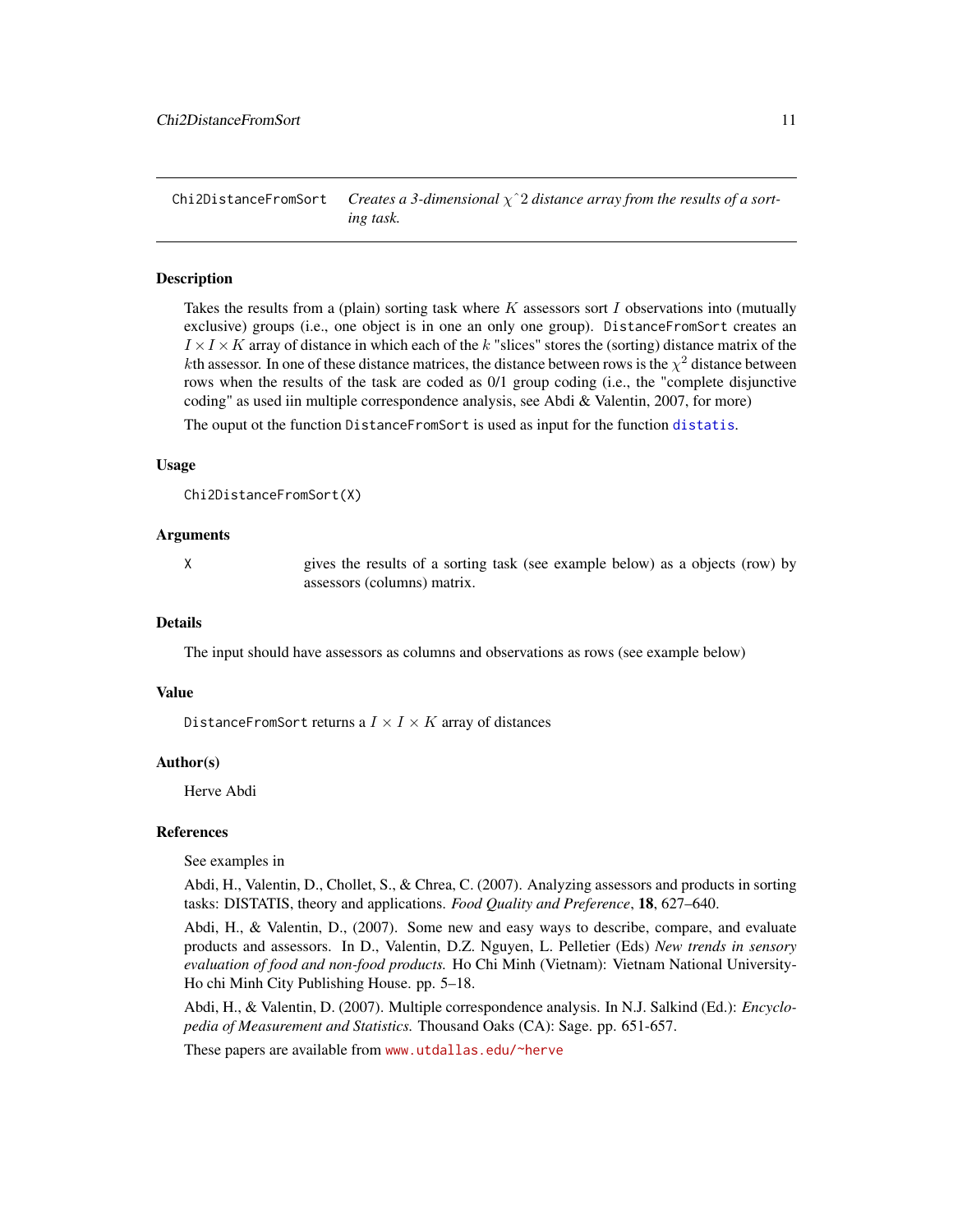### See Also

[distatis](#page-14-1)

### Examples

```
# 1. Get the data from the 2007 sorting example
# this is the eay they look from Table 1 of
# Abdi et al. (2007).
# Assessors
# 1 2 3 4 5 6 7 8 9 10
# Beer Sex f m f f m m m m f m
# -----------------------------
#Affligen 1 4 3 4 1 1 2 2 1 3
#Budweiser 4 5 2 5 2 3 1 1 4 3
#Buckler_Blonde 3 1 2 3 2 4 3 1 1 2
#Killian 4 2 3 3 1 1 1 2 1 4
#St. Landelin 1 5 3 5 2 1 1 2 1 3
#Buckler_Highland 2 3 1 1 3 5 4 4 3 1
#Fruit Defendu 1 4 3 4 1 1 2 2 2 4
#EKU28 5 2 4 2 4 2 5 3 4 5
#
# 1.1. Create the
# Name of the Beers
BeerName <- c('Affligen', 'Budweiser','Buckler Blonde',
             'Killian','St.Landelin','Buckler Highland',
             'Fruit Defendu','EKU28')
# 1.2. Create the name of the Assessors
# (F are females, M are males)
Juges <- c('F1','M2', 'F3', 'F4', 'M5', 'M6', 'M7', 'M8', 'F9', 'M10')
# 1.3. Get the sorting data
SortData <- c(1, 4, 3, 4, 1, 1, 2, 2, 1, 3,
             4, 5, 2, 5, 2, 3, 1, 1, 4, 3,
             3, 1, 2, 3, 2, 4, 3, 1, 1, 2,
             4, 2, 3, 3, 1, 1, 1, 2, 1, 4,
             1, 5, 3, 5, 2, 1, 1, 2, 1, 3,
             2, 3, 1, 1, 3, 5, 4, 4, 3, 1,
             1, 4, 3, 4, 1, 1, 2, 2, 2, 4,
             5, 2, 4, 2, 4, 2, 5, 3, 4, 5)
# 1.4 Create a data frame
Sort <- matrix(SortData,ncol = 10, byrow= TRUE, dimnames = list(BeerName, Juges))
#
#-----------------------------------------------------------------------------
# 2. Create the set of distance matrices (one distance matrix per assessor)
# (use the function DistanceFromSort)
DistanceCube <- Chi2DistanceFromSort(Sort)
#-----------------------------------------------------------------------------
# 3. Call the DISTATIS routine with the cube of distance
# obtained from DistanceFromSort as a parameter for the distatis function
testDistatis <- distatis(DistanceCube)
```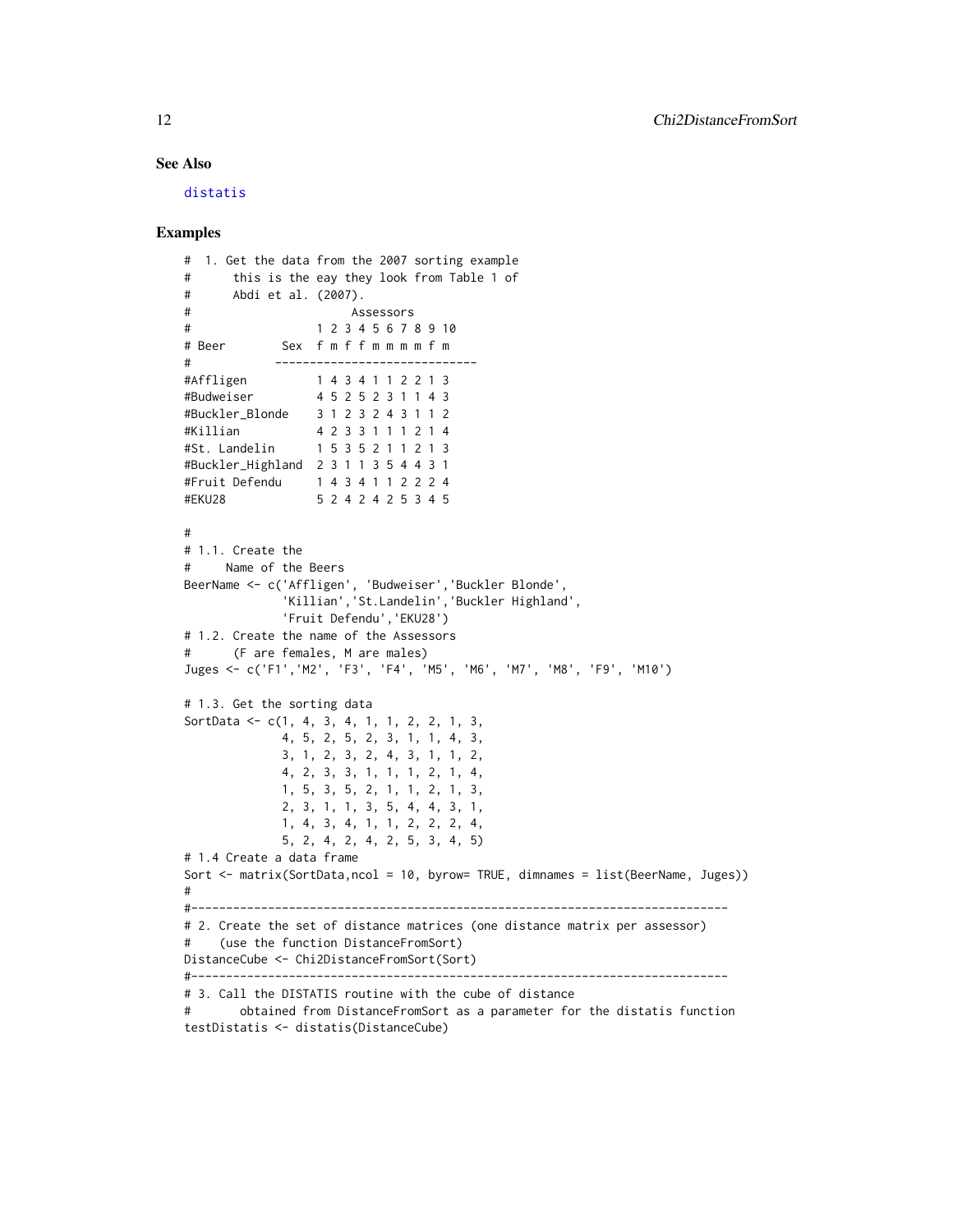<span id="page-12-0"></span>DistAlgo *Four computer algorithms evaluate the similiarity of six faces for distatis analysis*

### Description

Provide the data.frame DistAlgo Data set to be used to illustrated the use of the package DistatisR. Four algorithms evaluate the similarity (i.e., distance) between six faces (3 females and 3 males). Each algorithm provides a  $6 \times 6$  distance matrix evaluating the distance between each pair of faces.

#### Usage

data(DistAlgo)

### Format

an  $6 \times 6$  array. Each  $6 \times 6$  matrix is a distance matrix

#### Source

Abdi et al. (2005). <www.utdallas.edu/~herve>

### References

Abdi, H., Valentin, D., O'Toole, A.J., & Edelman, B. (2005). DISTATIS: The analysis of multiple distance matrices. *Proceedings of the IEEE Computer Society: International Conference on Computer Vision and Pattern Recognition*. (San Diego, CA, USA). pp. 42–47.

<span id="page-12-1"></span>DistanceFromSort *Creates a 3-dimensional distance array from the results of a sorting task.*

#### Description

Takes the results from a (plain) sorting task where  $K$  assessors sort  $I$  observations into (mutually exclusive) groups (i.e., one object is in one an only one group). DistanceFromSort creates an  $I \times I \times K$  array of distance in which each of the k "slices" stores the (sorting) distance matrix of the kth assessor. In one of these distance matrices, a value of 0 at the intersection of a row and a column means that the object represented by the row and the object represented by the column were sorted together (i.e., they are a distance of 0), and a vaue of 1 means these two objects were put into different groups.

The ouput ot the function DistanceFromSort is used as input for the function [distatis](#page-14-1).

#### Usage

DistanceFromSort(X)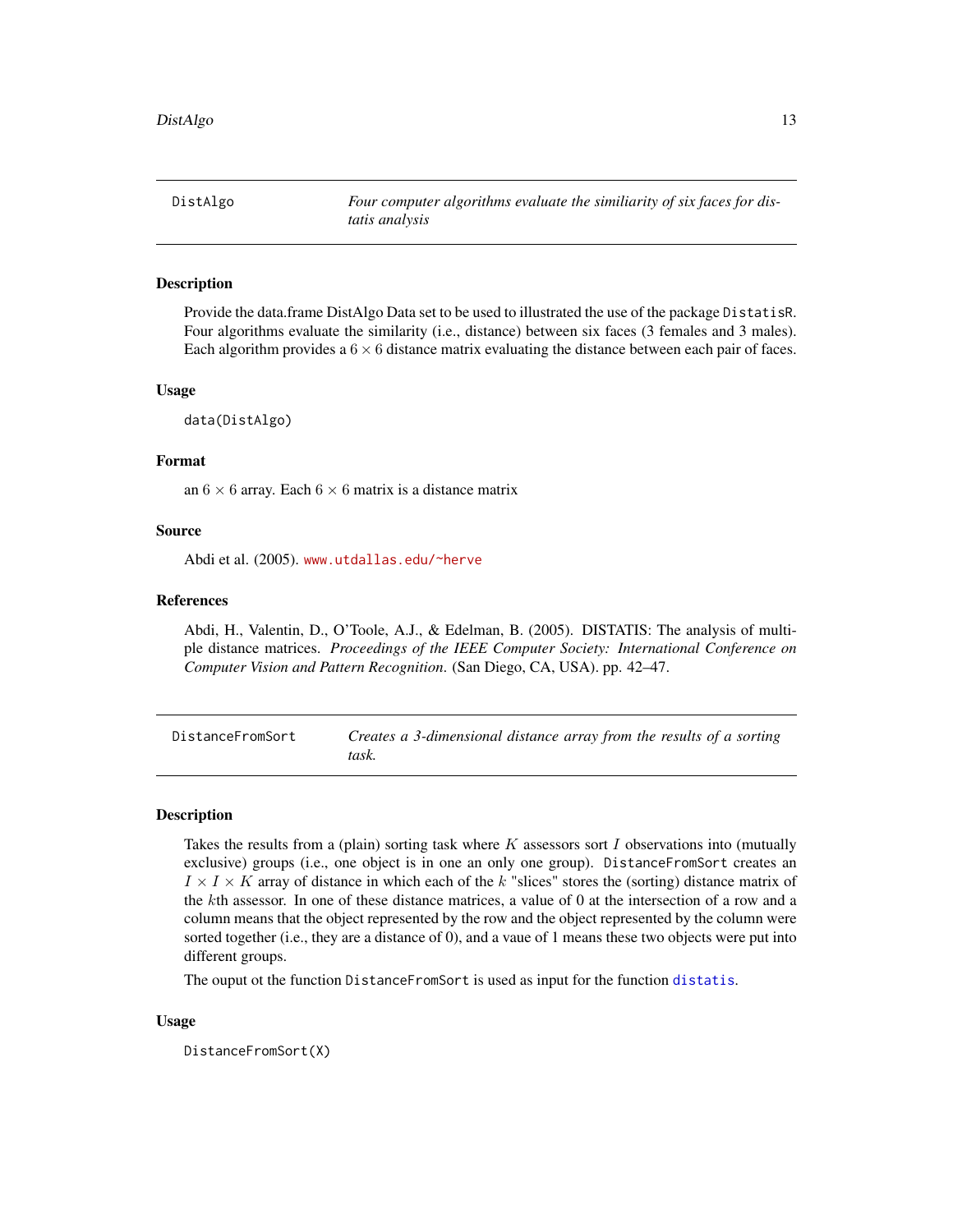#### <span id="page-13-0"></span>Arguments

X gives the results of a sorting task (see example below) as a objects (row) by assessors (columns) matrix.

### Details

The input should have assessors as columns and observations as rows (see example below)

### Value

DistanceFromSort returns a  $I \times I \times K$  array of distances

### Author(s)

Herve Abdi

#### References

See examples in

Abdi, H., Valentin, D., Chollet, S., & Chrea, C. (2007). Analyzing assessors and products in sorting tasks: DISTATIS, theory and applications. *Food Quality and Preference*, 18, 627–640.

Abdi, H., & Valentin, D., (2007). Some new and easy ways to describe, compare, and evaluate products and assessors. In D., Valentin, D.Z. Nguyen, L. Pelletier (Eds) *New trends in sensory evaluation of food and non-food products.* Ho Chi Minh (Vietnam): Vietnam National University-Ho chi Minh City Publishing House. pp. 5–18.

These papers are available from <www.utdallas.edu/~herve>

#### See Also

### [distatis](#page-14-1)

### Examples

#

| # |          |               |                | 1. Get the data from the 2007 sorting example |                     |  |           |  |                      |  |  |
|---|----------|---------------|----------------|-----------------------------------------------|---------------------|--|-----------|--|----------------------|--|--|
| # |          |               |                | this is the eay they look from Table 1 of     |                     |  |           |  |                      |  |  |
| # |          |               |                | Abdi et al. (2007).                           |                     |  |           |  |                      |  |  |
| # |          |               |                |                                               |                     |  | Assessors |  |                      |  |  |
| # |          |               |                |                                               |                     |  |           |  | 1 2 3 4 5 6 7 8 9 10 |  |  |
| # | Beer     |               |                | Sex fmffmmmmfm                                |                     |  |           |  |                      |  |  |
| # |          |               |                |                                               |                     |  |           |  |                      |  |  |
|   |          | #Affligen#    |                |                                               | 1 4 3 4 1 1 2 2 1 3 |  |           |  |                      |  |  |
|   |          | #Budweiser    |                |                                               | 4 5 2 5 2 3 1 1 4 3 |  |           |  |                      |  |  |
|   |          |               |                | #Buckler_Blonde 3 1 2 3 2 4 3 1 1 2           |                     |  |           |  |                      |  |  |
|   | #Killian |               |                |                                               | 4 2 3 3 1 1 1 2 1 4 |  |           |  |                      |  |  |
|   |          | #St. Landelin |                |                                               | 1535211213          |  |           |  |                      |  |  |
|   |          |               |                | #Buckler_Highland 2 3 1 1 3 5 4 4 3 1         |                     |  |           |  |                      |  |  |
|   |          |               | #Fruit Defendu |                                               | 1 4 3 4 1 1 2 2 2 4 |  |           |  |                      |  |  |
|   | #EKU28   |               |                |                                               | 5 2 4 2 4 2 5 3 4 5 |  |           |  |                      |  |  |
|   |          |               |                |                                               |                     |  |           |  |                      |  |  |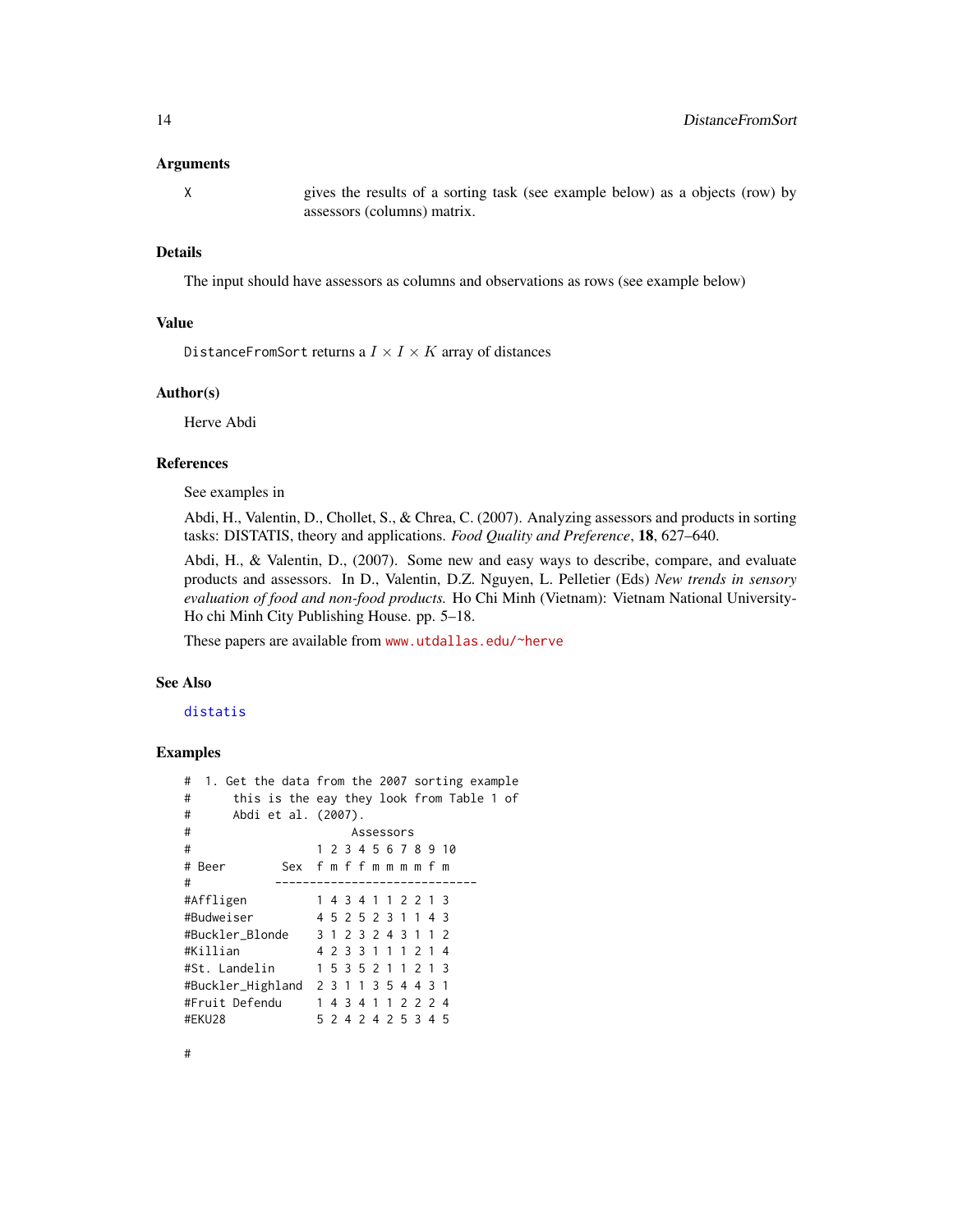#### <span id="page-14-0"></span>distatis and the contract of the contract of the contract of the contract of the contract of the contract of the contract of the contract of the contract of the contract of the contract of the contract of the contract of t

```
# 1.1. Create the
# Name of the Beers
BeerName <- c('Affligen', 'Budweiser','Buckler Blonde',
              'Killian','St.Landelin','Buckler Highland',
              'Fruit Defendu','EKU28')
# 1.2. Create the name of the Assessors
# (F are females, M are males)
Juges <- c('F1','M2', 'F3', 'F4', 'M5', 'M6', 'M7', 'M8', 'F9', 'M10')
# 1.3. Get the sorting data
SortData <- c(1, 4, 3, 4, 1, 1, 2, 2, 1, 3,
              4, 5, 2, 5, 2, 3, 1, 1, 4, 3,
              3, 1, 2, 3, 2, 4, 3, 1, 1, 2,
              4, 2, 3, 3, 1, 1, 1, 2, 1, 4,
              1, 5, 3, 5, 2, 1, 1, 2, 1, 3,
              2, 3, 1, 1, 3, 5, 4, 4, 3, 1,
              1, 4, 3, 4, 1, 1, 2, 2, 2, 4,
              5, 2, 4, 2, 4, 2, 5, 3, 4, 5)
# 1.4 Create a data frame
Sort <- matrix(SortData,ncol = 10, byrow= TRUE, dimnames = list(BeerName, Juges))
#
#-----------------------------------------------------------------------------
# 2. Create the set of distance matrices (one distance matrix per assessor)
# (use the function DistanceFromSort)
DistanceCube <- DistanceFromSort(Sort)
#-----------------------------------------------------------------------------
# 3. Call the DISTATIS routine with the cube of distance
# obtained from DistanceFromSort as a parameter for the distatis function
testDistatis <- distatis(DistanceCube)
```
<span id="page-14-1"></span>distatis distatis *3-Way MDS based on the* STATIS *optimization procedure*

#### Description

Implements the DISTATIS method which a 3-way generalization of metric multidimensional scaling (*a.k.a.* classical MDS or principal coordinate analysis). distatis takes a set of K distance matrices describing a set of  $I$  observations and computes  $(1)$  a set of factor scores that describes the similarity structure of the distance matrices (e.g., what distance matrices describe the observations in the same way, what distance matrices differ from each other) (2) a set of factor scores (called the *compromise* factor scores) for the observations that best describes the similarity structure of the observations and (3) partial factor scores that show how each individual distance matrix "sees" the compromise space. distatis computes the compromise as an optimum linear combination of the cross-product matrices associated to each distance matrix. distatis can also be applied to a set of covariance matrices.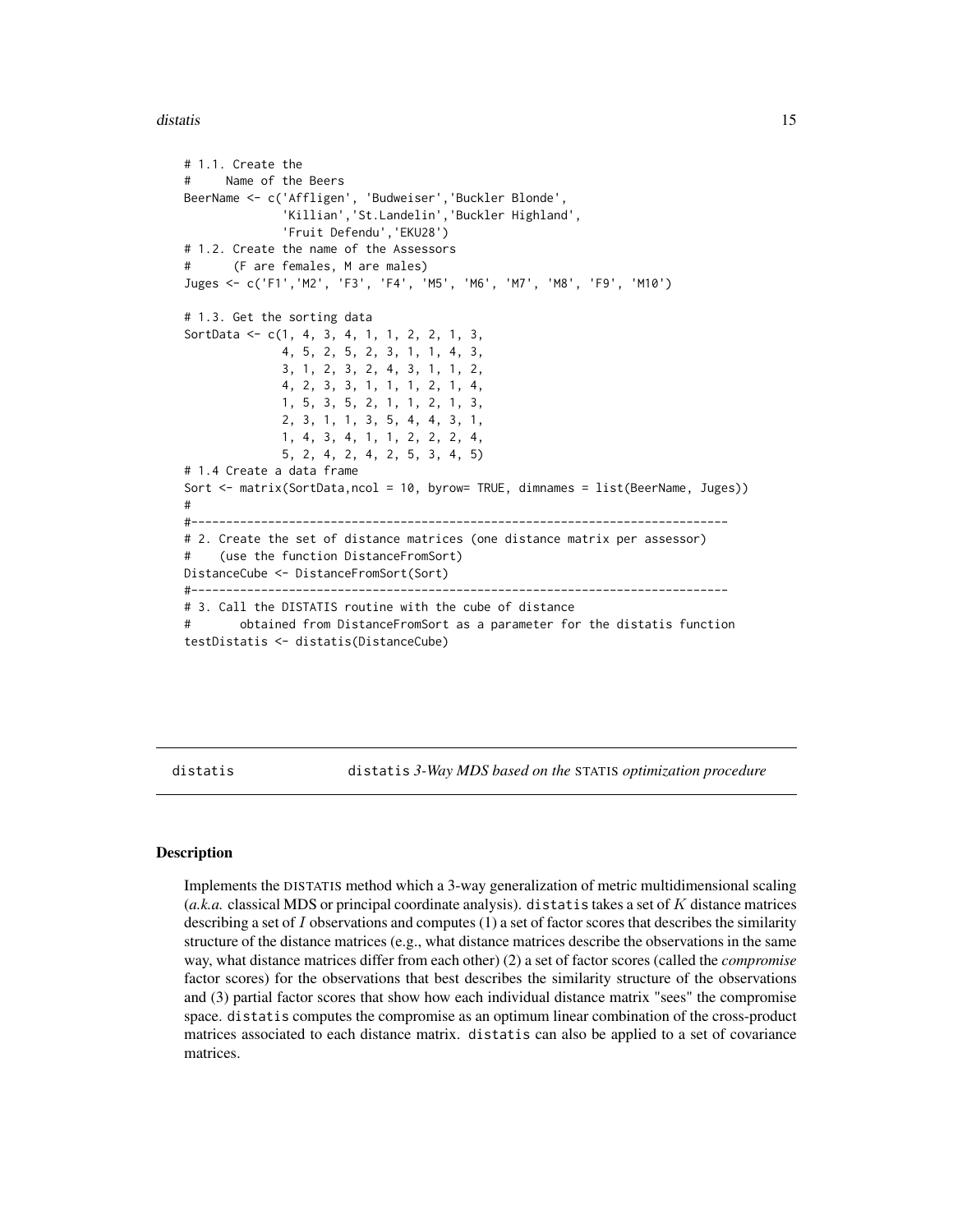### <span id="page-15-0"></span>Usage

```
distatis(LeCube2Distance, Norm = "MFA",
        Distance = TRUE, RV = TRUE,
        nfact2keep = 3,compact = FALSE)
```
### Arguments

LeCube2Distance

|            | an "observations $\times$ observations $\times$ distance matrices" array of dimensions $I \times$<br>$I \times K$ . Each of the K "slices" is a $I \times I$ square distance (or covariance) matrix<br>describing the <i>I</i> observations.             |
|------------|----------------------------------------------------------------------------------------------------------------------------------------------------------------------------------------------------------------------------------------------------------|
| Norm       | Type of normalization used for each cross-product matrix derived from the dis-<br>tance (or covariance) matrices. Current options are NONE (do nothing) or MFA<br>(default) that normalizes each matrix so that its first eigenvalue is equal to<br>one. |
| Distance   | if TRUE (default) the matrices are distance matrices, if FALSE they are co-<br>variance matrices.                                                                                                                                                        |
| RV         | TRUE (default) we use the $R_V$ coefficient to compute the $\alpha$ , FALSE we use<br>the matrix scalar product                                                                                                                                          |
| nfact2keep | Numner of factors to keep for the computation of the factor scores of the obser-<br>vations.                                                                                                                                                             |
| compact    | if FALSE we provide detailled output, if TRUE we send back only the $\alpha$ weights<br>(this option is used to make the bootstrap routine BootFromCompromise more<br>efficient).                                                                        |
|            |                                                                                                                                                                                                                                                          |

### Details

DISTATIS is part of the STATIS family. It is often used to analyze the results of sorting tasks.

### Value

distatis sends back the results *via* two lists: res.Cmat and res.Splus. Note that items with a \* are the only ones sent back when using the compact  $=$  TRUE option

res.Cmat Results for the between distance matrices analysis.

- res. Cmat \$C The  $I \times I$  C matrix of scalar products (or  $R_V$  between distance matrices).
- res.Cmat\$vectors The eigenvectors of the C matrix
- res. Cmat\$alpha \* The  $\alpha$  weights
- res.Cmat\$value The eigenvalues of the C matrix
- res.CmatG The factor scores for the C matrix

res.Splus Results for the between observation analysis.

• res. Splus\$SCP an  $I \times I \times K$  array. Contains the (normalized if needed) cross product matrices corresponding to the distance matrices.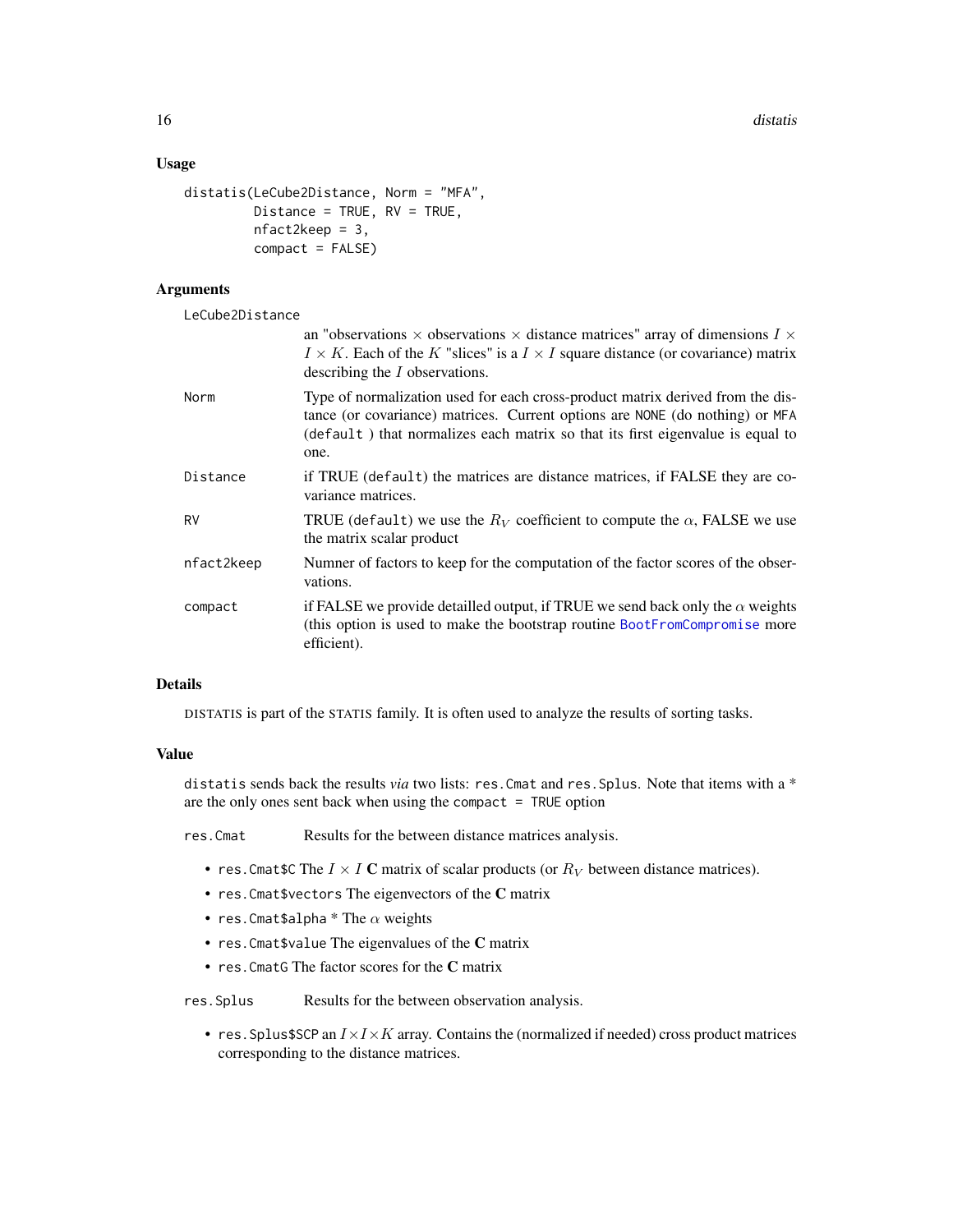#### <span id="page-16-0"></span>distatis and the contract of the contract of the contract of the contract of the contract of the contract of the contract of the contract of the contract of the contract of the contract of the contract of the contract of t

- res.Splus\$Splus \* The compromise (linear combination of the SCP's')
- res.Splus\$ProjectionMatrix The projection matrix used to compute factor scores and partial factor scores.
- res.Splus\$F The factor scores for the observations.
- res. Splus \$PartialF an  $I \times n$  f2keep  $\times K$  array. Contains the partial factors for the distance matrices.

### Author(s)

Herve Abdi

#### References

Abdi, H., Valentin, D., O'Toole, A.J., & Edelman, B. (2005). DISTATIS: The analysis of multiple distance matrices. *Proceedings of the IEEE Computer Society: International Conference on Computer Vision and Pattern Recognition*. (San Diego, CA, USA). pp. 42–47.

Abdi, H., Valentin, D., Chollet, S., & Chrea, C. (2007). Analyzing assessors and products in sorting tasks: DISTATIS, theory and applications. *Food Quality and Preference*, 18, 627–640.

Abdi, H., Dunlop, J.P., & Williams, L.J. (2009). How to compute reliability estimates and display confidence and tolerance intervals for pattern classiffers using the Bootstrap and 3-way multidimensional scaling (DISTATIS). *NeuroImage*, 45, 89–95.

Abdi, H., Williams, L.J., Valentin, D., & Bennani-Dosse, M. (2012). STATIS and DISTATIS: Optimum multi-table principal component analysis and three way metric multidimensional scaling. *Wiley Interdisciplinary Reviews: Computational Statistics*, 4, 124–167.

The  $R_V$  coefficient is described in

Abdi, H. (2007). RV coefficient and congruence coefficient. In N.J. Salkind (Ed.): *Encyclopedia of Measurement and Statistics*. Thousand Oaks (CA): Sage. pp. 849–853.

Abdi, H. (2010). Congruence: Congruence coefficient, RV coefficient, and Mantel Coefficient. In N.J. Salkind, D.M., Dougherty, & B. Frey (Eds.): *Encyclopedia of Research Design.* Thousand Oaks (CA): Sage. pp. 222–229.

(These papers are available from <www.utdallas.edu/~herve>)

#### See Also

[GraphDistatisAll](#page-17-1) [GraphDistatisBoot](#page-19-1) [GraphDistatisCompromise](#page-21-1) [GraphDistatisPartial](#page-23-1) [GraphDistatisRv](#page-24-1) [DistanceFromSort](#page-12-1) [BootFactorScores](#page-4-1) [BootFromCompromise](#page-6-1)

### Examples

# 1. Load the DistAlgo data set (available from the DistatisR package) data(DistAlgo) # DistAlgo is a 6\*6\*4 Array (face\*face\*Algorithm)

#-----------------------------------------------------------------------------

# 2. Call the DISTATIS routine with the array of distance (DistAlgo) as parameter DistatisAlgo <- distatis(DistAlgo)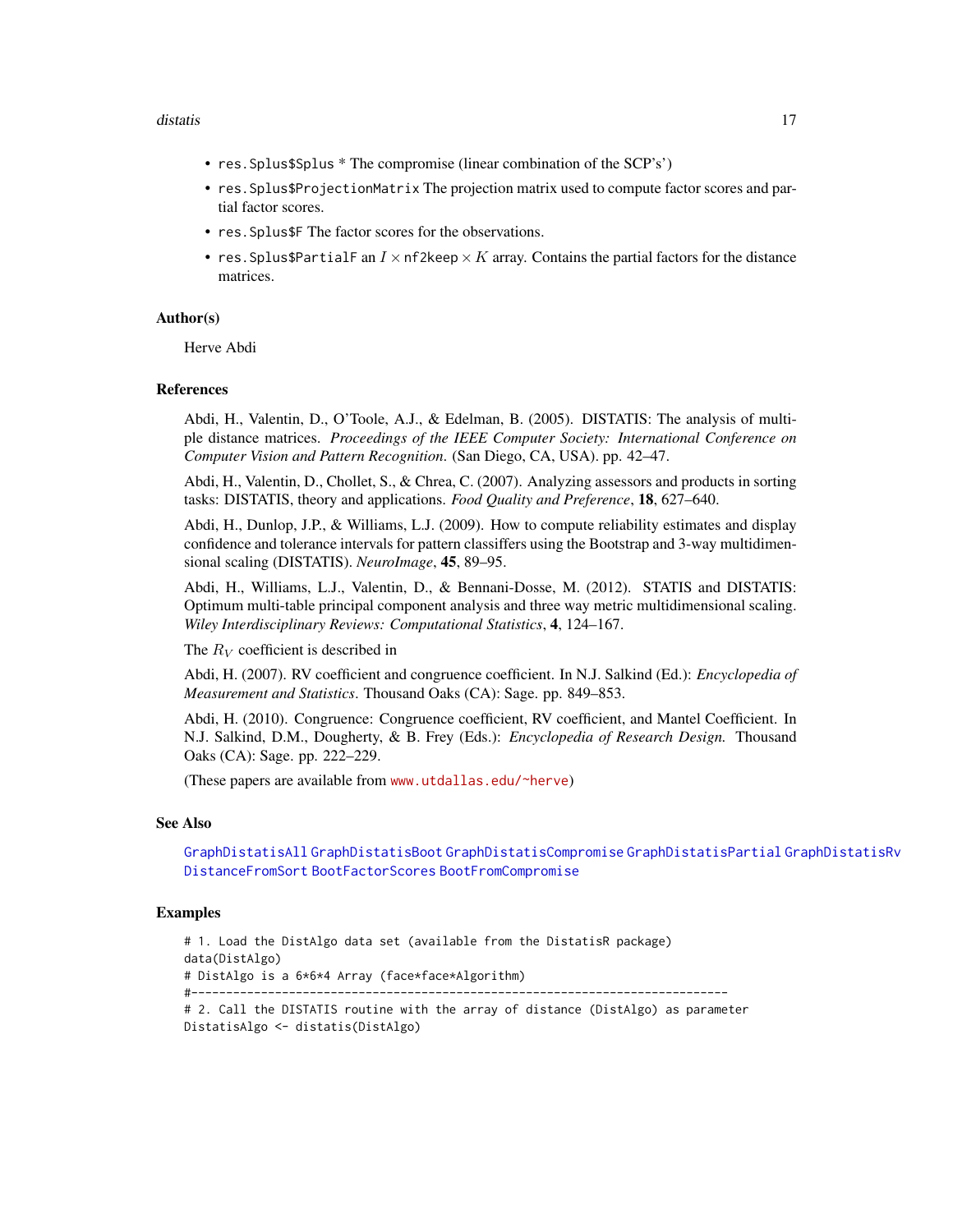<span id="page-17-1"></span><span id="page-17-0"></span>GraphDistatisAll *This function combines the functionality of* [GraphDistatisCompromise](#page-21-1)*,* [GraphDistatisPartial](#page-23-1)*,* [GraphDistatisBoot](#page-19-1)*, and* [GraphDistatisRv](#page-24-1)*.*

### Description

This function produces 4 plots: (1) a compromise plot, (2) a partial factor scores plot, (3) a bootstrap confidence intervals plot, and (4) a Rv map.

### Usage

```
GraphDistatisAll(FS, PartialFS, FBoot, RvFS, axis1 = 1, axis2 = 2, constraints = NULL,
item.colors = NULL, participant.colors = NULL, ZeTitleBase = NULL, nude = FALSE,
Ctr = NULL, RvCtr=NULL, color.by.observations = TRUE, lines = TRUE,
lwd = 3.5, ellipses = TRUE, fill = TRUE, fill.alpha = 0.27, percentage = 0.95)
```
### Arguments

| <b>FS</b>             | The factor scores of the observations (\$res4Splus\$Ffrom distatis)                                                     |
|-----------------------|-------------------------------------------------------------------------------------------------------------------------|
| PartialFS             | The partial factor scores of the observations (\$res4Splus\$PartialF from distatis)                                     |
| FBoot                 | is the bootstrapped factor scores array (FBoot obtained from BootFactorScores<br>or BootFromCompromise)                 |
| <b>RvFS</b>           | The factor scores of the distance matrices (\$res4Cmat\$G from distatis)                                                |
| axis1                 | The dimension for the horizontal axis of the plots.                                                                     |
| axis2                 | The dimension for the vertical axis of the plots.                                                                       |
| constraints           | constraints for the axes                                                                                                |
| item.colors           | A I matrix (with $I = #$ observations) of color names for the observations. If<br>NULL (default), prettyGraphs chooses. |
| participant.colors    |                                                                                                                         |
|                       | A I matrix (with $I = #$ participants) of color names for the observations. If<br>NULL (default), prettyGraphs chooses. |
| ZeTitleBase           | General title for the plots.                                                                                            |
| nude                  | When nude is TRUE the labels for the observations are not plotted (useful when<br>editing the graphs for publication).  |
| Ctr                   | Contributions of each observation. If NULL (default), these are computed from<br><b>FS</b>                              |
| RvCtr                 | Contributions of each participant. If NULL (default), these are computed from<br><b>RvFS</b>                            |
| color.by.observations |                                                                                                                         |
|                       | if TRUE (default), the partial factor scores are colored by item.colors. When<br>FALSE, participant.colors are used.    |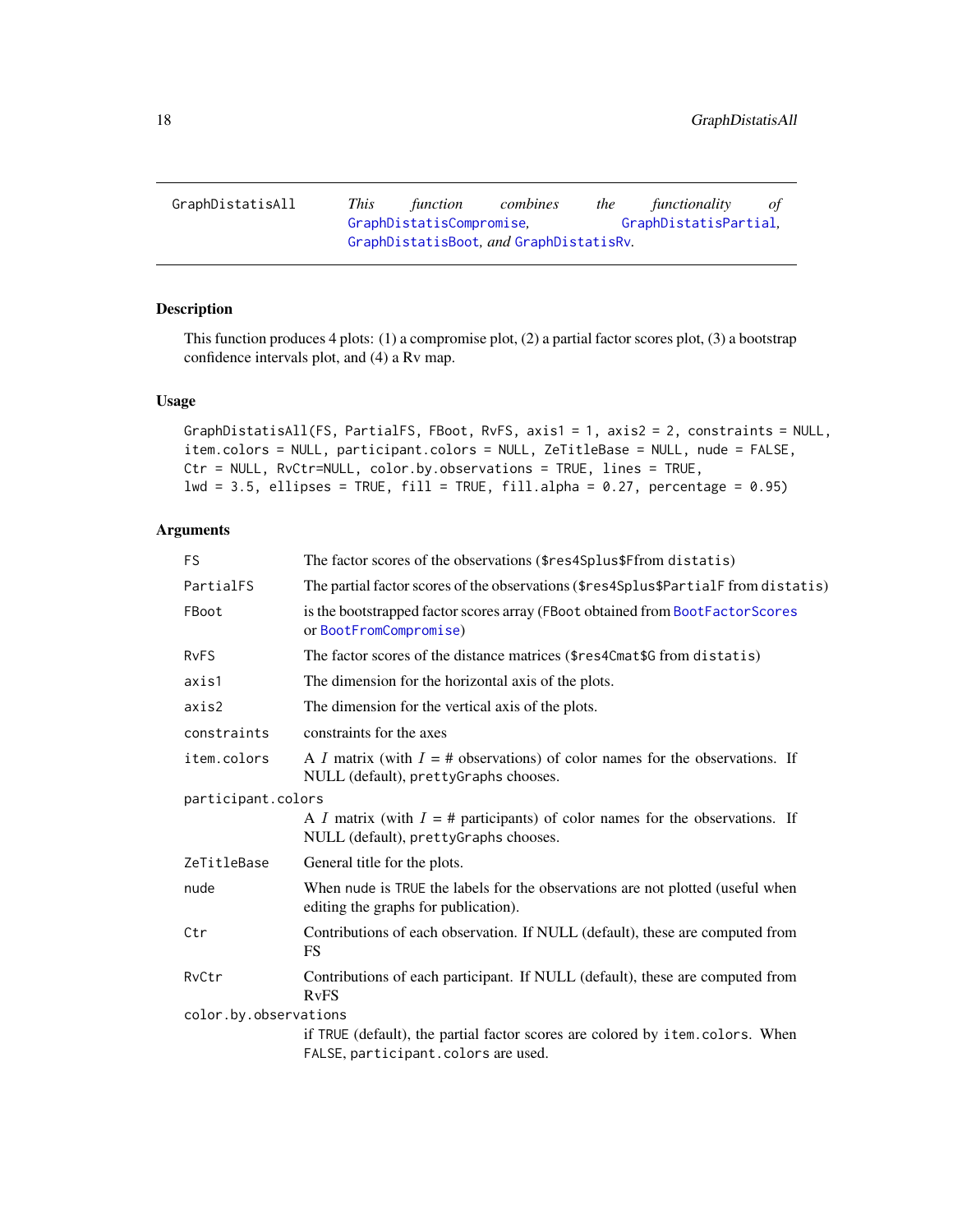### <span id="page-18-0"></span>GraphDistatisAll 19

| lines      | If TRUE (default) then lines are drawn between the partial factor score of an<br>observation and the compromise factor score of the observation. |
|------------|--------------------------------------------------------------------------------------------------------------------------------------------------|
| lwd        | Thickness of the line plotting the ellipse or hull.                                                                                              |
| ellipses   | a boolean. When TRUE will plot ellipses (from car package). When FALSE will<br>plot peeled hulls (from prettyGraphs package).                    |
| fill       | when TRUE, fill in the ellipse with color. Related to ellipses only.                                                                             |
| fill.alpha | transparency index when filling in the ellipses. Related to ellipses only.                                                                       |
| percentage | A value to determine the percent coverage of the bootstrap partial factor scores<br>to provide ellipse or hull confidence intervals.             |

### Value

| constraints        | A set of plot constraints that are returned.       |
|--------------------|----------------------------------------------------|
| item.colors        | A set of colors for the observations are returned. |
| participant.colors |                                                    |
|                    | A set of colors for the participants are returned. |

### Author(s)

Derek Beaton and Herve Abdi

#### See Also

```
GraphDistatisAll GraphDistatisCompromise GraphDistatisPartial GraphDistatisBoot GraphDistatisRv
distatis
```
### Examples

```
# 1. Load the Sort data set from the SortingBeer example (available from the DistatisR package)
data(SortingBeer)
# Provide an 8 beers by 10 assessors results of a sorting task
#-----------------------------------------------------------------------------
# 2. Create the set of distance matrices (one distance matrix per assessor)
# (ues the function DistanceFromSort)
DistanceCube <- DistanceFromSort(Sort)
#-----------------------------------------------------------------------------
# 3. Call the DISTATIS routine with the cube of distance as parameter
testDistatis <- distatis(DistanceCube)
# The factor scores for the beers are in
# testDistatis$res4Splus$F
# the partial factor score for the beers for the assessors are in
# testDistatis$res4Splus$PartialF
#
# 4. Get the bootstraped factor scores (with default 1000 iterations)
BootF <- BootFactorScores(testDistatis$res4Splus$PartialF)
#-----------------------------------------------------------------------------
# 5. Create the Graphics with GraphDistatisAll
#
```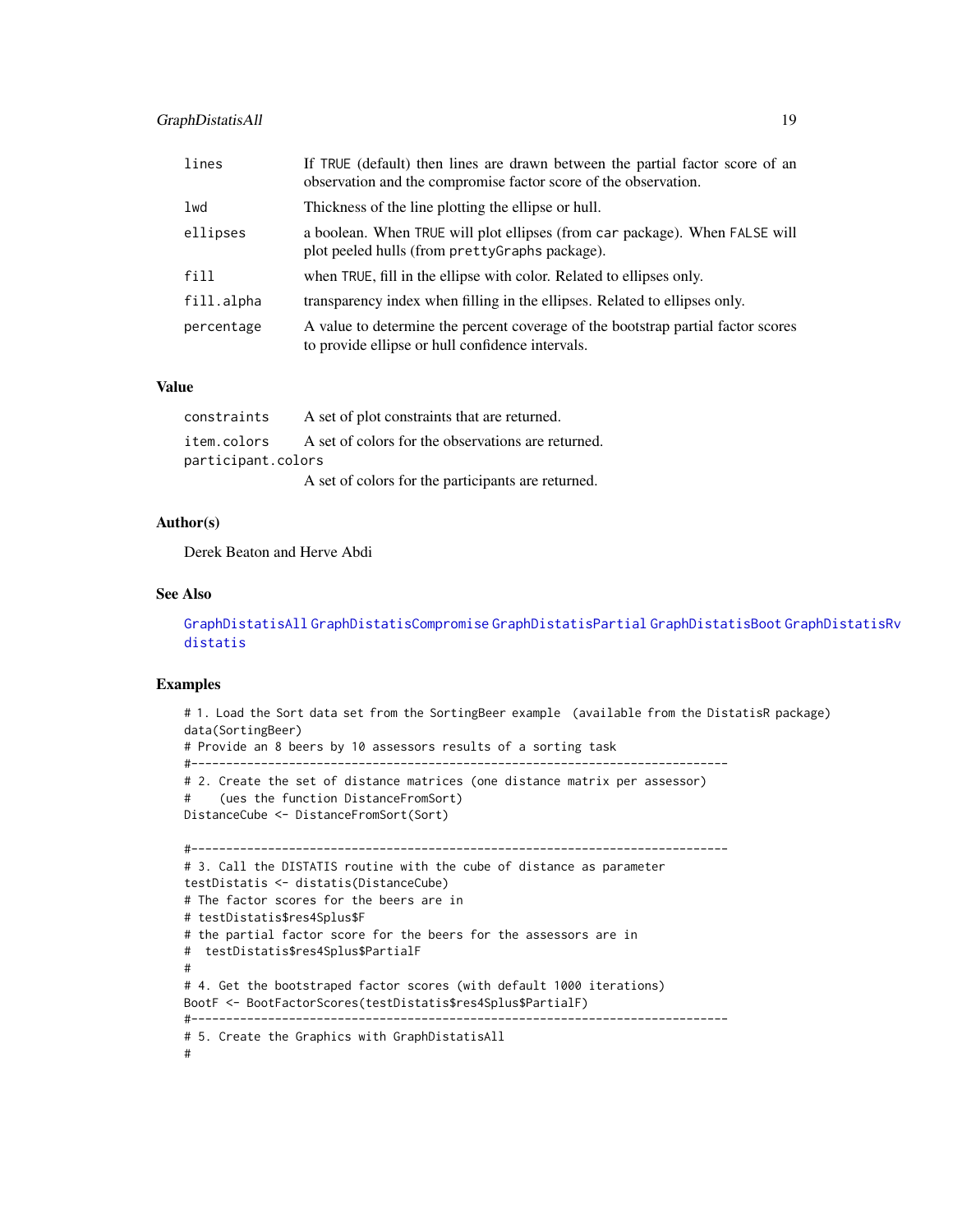<span id="page-19-0"></span>GraphDistatisAll(testDistatis\$res4Splus\$F,testDistatis\$res4Splus\$PartialF, BootF, testDistatis\$res4Cmat\$G)

<span id="page-19-1"></span>

| GraphDistatisBoot | Plot maps of the factor scores of the observations and their boot-       |
|-------------------|--------------------------------------------------------------------------|
|                   | strapped confidence intervals (as confidence ellipsoids or peeled hulls) |
|                   | <i>for a DISTATIS analysis.</i>                                          |

### Description

GraphDistatisBoot plots maps of the factor scores of the observations from a [distatis](#page-14-1) analysis. GraphDistatisBoot gives a map of the factors scores of the observations plus the boostrapped confidence intervals drawn as "Confidence Ellipsoids" at percentage%.

### Usage

```
GraphDistatisBoot(FS, FBoot, axis1 = 1, axis2 = 2, item.colors = NULL,
ZeTitle = "Distatis-Bootstrap", constraints = NULL, nude = FALSE, Ctr = NULL,
lwd = 3.5, ellipses = TRUE, fill = TRUE, fill.alpha = 0.27, percentage = 0.95)
```
### Arguments

| <b>FS</b>   | The factor scores of the observations (\$res4Splus\$F from distatis)                                                                                                                                                                    |
|-------------|-----------------------------------------------------------------------------------------------------------------------------------------------------------------------------------------------------------------------------------------|
| FBoot       | is the bootstrapped factor scores array (FBoot obtained from BootFactorScores<br>or BootFromCompromise)                                                                                                                                 |
| axis1       | The dimension for the horizontal axis of the plots.                                                                                                                                                                                     |
| axis2       | The dimension for the vertical axis of the plots.                                                                                                                                                                                       |
| item.colors | When present, should be a column matrix (dimensions of observations and 1).<br>Gives the color-names to be used to color the plots. Can be obtained as the<br>output of this or the other graph routine. If NULL, prettyGraphs chooses. |
| ZeTitle     | General title for the plots.                                                                                                                                                                                                            |
| constraints | constraints for the axes                                                                                                                                                                                                                |
| nude        | When TRUE do not plot the names of the observations                                                                                                                                                                                     |
| Ctr         | Contributions of each observation. If NULL (default), these are computed from<br><b>FS</b>                                                                                                                                              |
| lwd         | Thickness of the line plotting the ellipse or hull.                                                                                                                                                                                     |
| ellipses    | a boolean. When TRUE will plot ellipses (from car package). When FALSE will<br>plot peeled hulls (from prettyGraphs package).                                                                                                           |
| fill        | when TRUE, fill in the ellipse with color. Related to ellipses only.                                                                                                                                                                    |
| fill.alpha  | transparency index when filling in the ellipses. Related to ellipses only.                                                                                                                                                              |
| percentage  | A value to determine the percent coverage of the bootstrap partial factor scores<br>to provide ellipse or hull confidence intervals.                                                                                                    |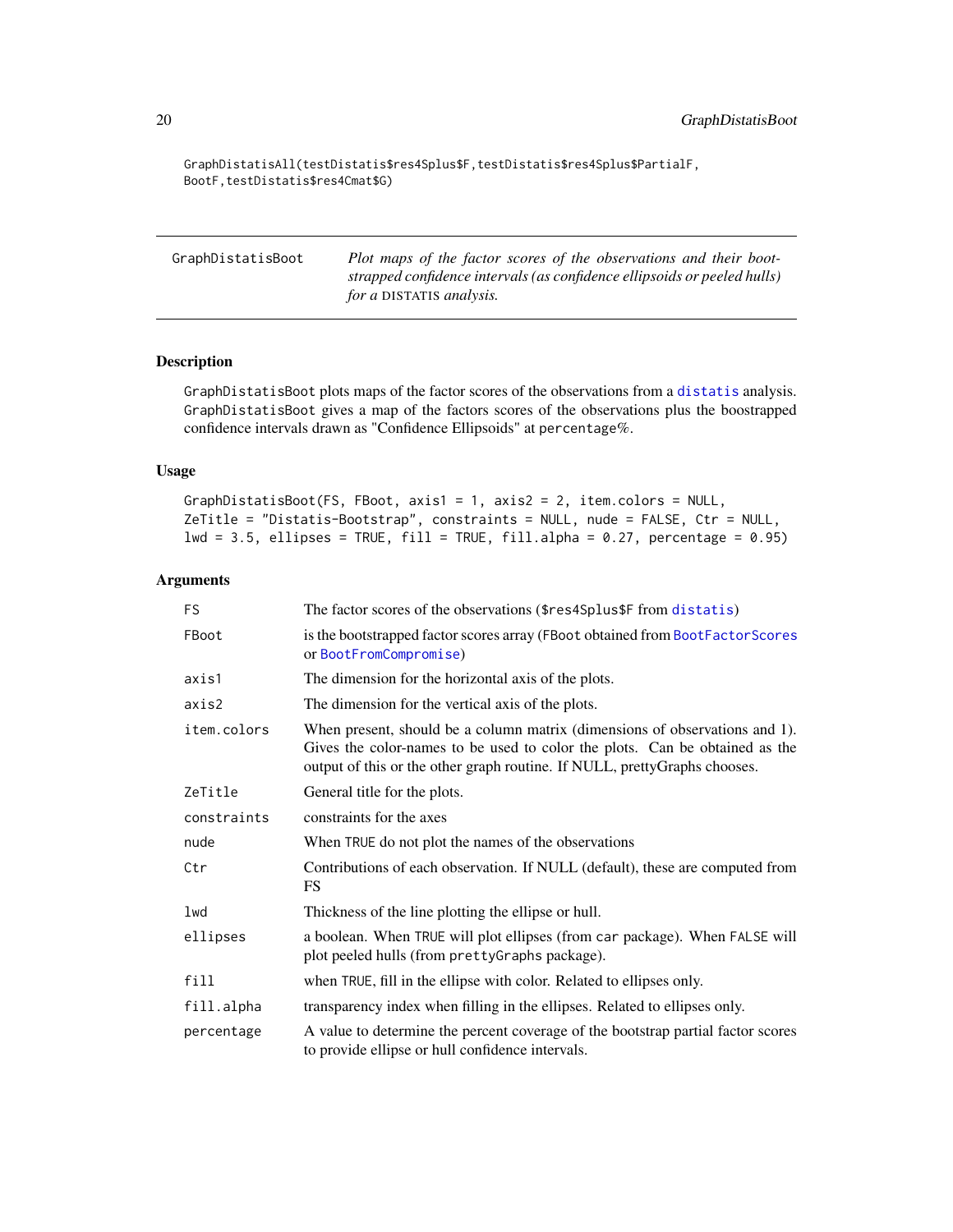#### <span id="page-20-0"></span>GraphDistatisBoot 21

### Details

The ellipses are plotted using the function dataEllipse() from the package car. The peeled hulls are plotted using the function peeledHulls() from the package prettyGraphs.

Note that, in the current version, the graphs are plotted as R-plots and are *not* passed back by the function. So the graphs need to be saved "by hand" from the R graphic windows. We plan to improve this in a future version.

### Value

| constraints | A set of plot constraints that are returned.       |
|-------------|----------------------------------------------------|
| item.colors | A set of colors for the observations are returned. |

### Author(s)

Derek Beaton and Herve Abdi

### References

The plots are similar to the graphs described in:

Abdi, H., Williams, L.J., Valentin, D., & Bennani-Dosse, M. (2012). STATIS and DISTATIS: Optimum multi-table principal component analysis and three way metric multidimensional scaling. *Wiley Interdisciplinary Reviews: Computational Statistics*, 4, 124–167.

Abdi, H., Dunlop, J.P., & Williams, L.J. (2009). How to compute reliability estimates and display confidence and tolerance intervals for pattern classiffers using the Bootstrap and 3-way multidimensional scaling (DISTATIS). *NeuroImage*, 45, 89–95.

Abdi, H., & Valentin, D., (2007). Some new and easy ways to describe, compare, and evaluate products and assessors. In D., Valentin, D.Z. Nguyen, L. Pelletier (Eds) *New trends in sensory evaluation of food and non-food products*. Ho Chi Minh (Vietnam): Vietnam National University-Ho chi Minh City Publishing House. pp. 5–18.

These papers are available from <www.utdallas.edu/~herve>

### See Also

[GraphDistatisAll](#page-17-1) [GraphDistatisCompromise](#page-21-1) [GraphDistatisPartial](#page-23-1) [GraphDistatisBoot](#page-19-1) [GraphDistatisRv](#page-24-1) [distatis](#page-14-1)

#### Examples

# 1. Load the Sort data set from the SortingBeer example (available from the DistatisR package) data(SortingBeer) # Provide an 8 beers by 10 assessors results of a sorting task #----------------------------------------------------------------------------- # 2. Create the set of distance matrices (one distance matrix per assessor) # (ues the function DistanceFromSort) DistanceCube <- DistanceFromSort(Sort) #----------------------------------------------------------------------------- # 3. Call the DISTATIS routine with the cube of distance as parameter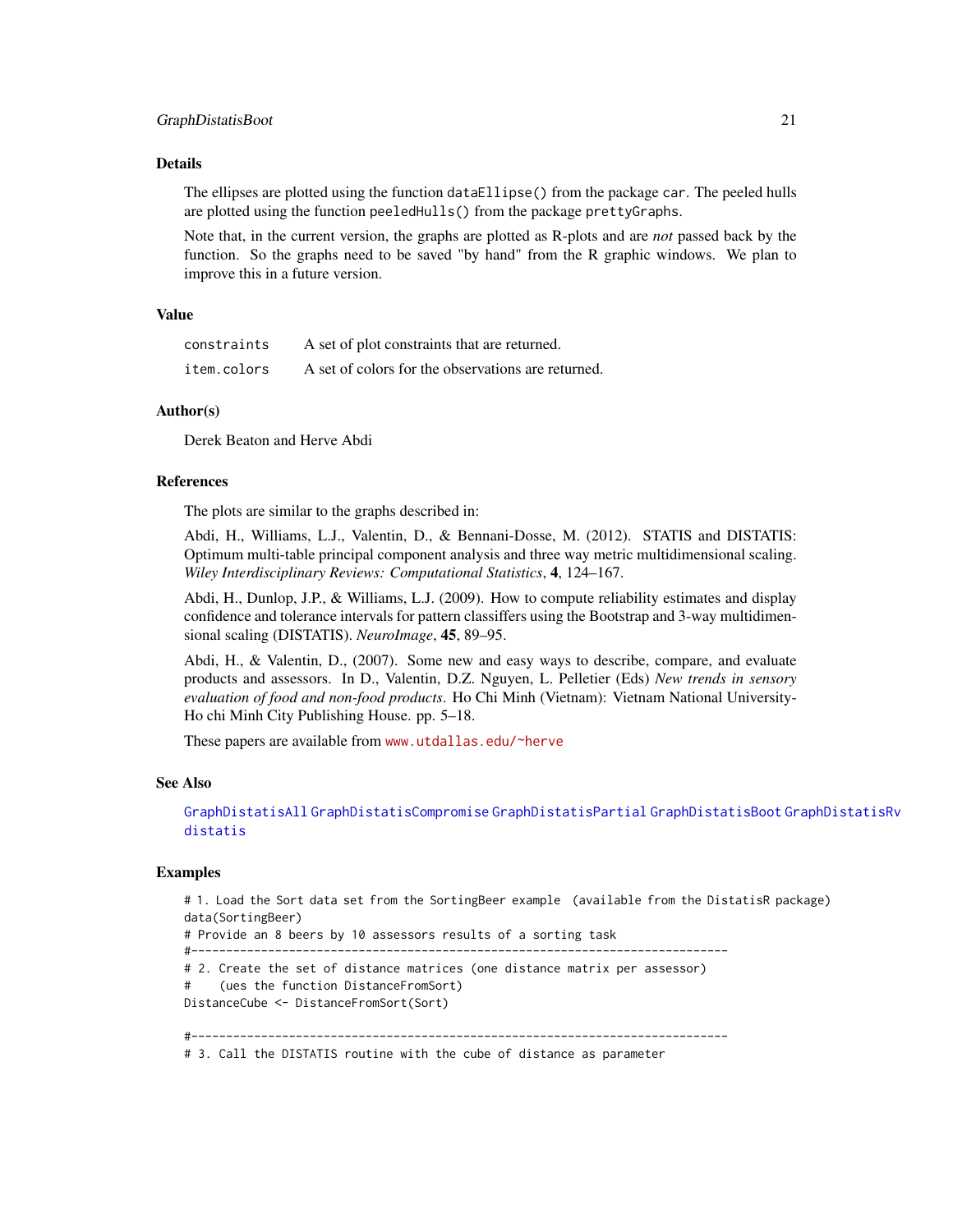```
testDistatis <- distatis(DistanceCube)
# The factor scores for the beers are in
# testDistatis$res4Splus$F
# the partial factor score for the beers for the assessors are in
# testDistatis$res4Splus$PartialF
#
# 4. Get the bootstraped factor scores (with default 1000 iterations)
BootF <- BootFactorScores(testDistatis$res4Splus$PartialF)
#-----------------------------------------------------------------------------
# 5. Create the Graphics with GraphDistatisBoot
#
GraphDistatisBoot(testDistatis$res4Splus$F,BootF)
```

```
GraphDistatisCompromise
```
*Plot maps of the factor scores of the observations for a* DISTATIS *analysis*

### Description

Plot maps of the factor scores of the observations for a DISTATIS analysis. GraphDistatis gives a map of the factor scores for the observations. The labels of the observations are plotted by defaults but can be omitted (see the nude=TRUE option).

### Usage

```
GraphDistatisCompromise(FS, axis1 = 1, axis2 = 2, constraints = NULL, item.colors = NULL,
ZeTitle = "Distatis-Compromise", nude = FALSE, Ctr = NULL)
```
### Arguments

| FS.         | The factor scores of the observations (\$res4Splus\$Ffrom distatis).                                                    |
|-------------|-------------------------------------------------------------------------------------------------------------------------|
| axis1       | The dimension for the horizontal axis of the plots.                                                                     |
| axis2       | The dimension for the vertical axis of the plots.                                                                       |
| constraints | constraints for the axes                                                                                                |
| item.colors | A I matrix (with $I = #$ observations) of color names for the observations. If<br>NULL (default), prettyGraphs chooses. |
| ZeTitle     | General title for the plots.                                                                                            |
| nude        | When nude is TRUE the labels for the observations are not plotted (useful when<br>editing the graphs for publication).  |
| Ctr         | Contributions of each observation. If NULL (default), these are computed from<br>FS                                     |

<span id="page-21-0"></span>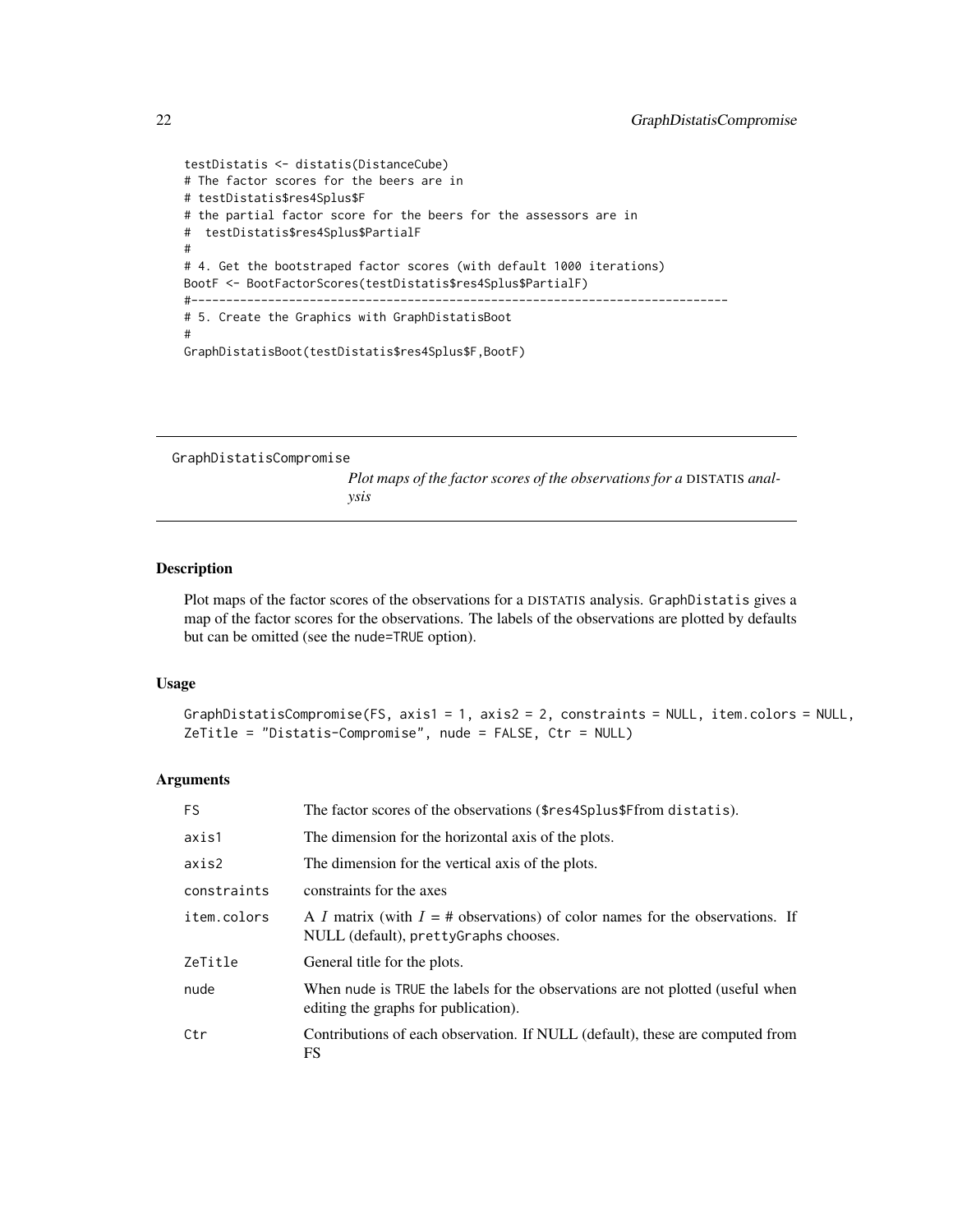### <span id="page-22-0"></span>Details

Note that, in the current version, the graphs are plotted as R-plots and are *not* passed back by the routine. So the graphs need to be saved "by hand" from the R graphic windows. We plan to improve this in a future version.

### Value

| constraints | A set of plot constraints that are returned.       |
|-------------|----------------------------------------------------|
| item.colors | A set of colors for the observations are returned. |

### Author(s)

Derek Beaton and Herve Abdi

### References

The plots are similar to the graphs from

Abdi, H., Valentin, D., O'Toole, A.J., & Edelman, B. (2005). DISTATIS: The analysis of multiple distance matrices. *Proceedings of the IEEE Computer Society: International Conference on Computer Vision and Pattern Recognition*. (San Diego, CA, USA). pp. 42-47.

see <www.utdallas.edu/~herve>

### See Also

[GraphDistatisAll](#page-17-1) [GraphDistatisCompromise](#page-21-1) [GraphDistatisPartial](#page-23-1) [GraphDistatisBoot](#page-19-1) [GraphDistatisRv](#page-24-1) [distatis](#page-14-1)

#### Examples

```
# 1. Load the DistAlgo data set (available from the DistatisR package)
data(DistAlgo)
# DistAlgo is a 6*6*4 Array (face*face*Algorithm)
#-----------------------------------------------------------------------------
# 2. Call the DISTATIS routine with the array of distance (DistAlgo) as parameter
DistatisAlgo <- distatis(DistAlgo)
# 3. Plot the compromise map with the labels for the first 2 dimensions
# DistatisAlgo$res4Splus$F are the factors scores for the 6 observations (i.e., faces)
# DistatisAlgo$res4Splus$PartialF are the partial factors scores
##(i.e., one set of factor scores per algorithm)
GraphDistatisCompromise(DistatisAlgo$res4Splus$F)
```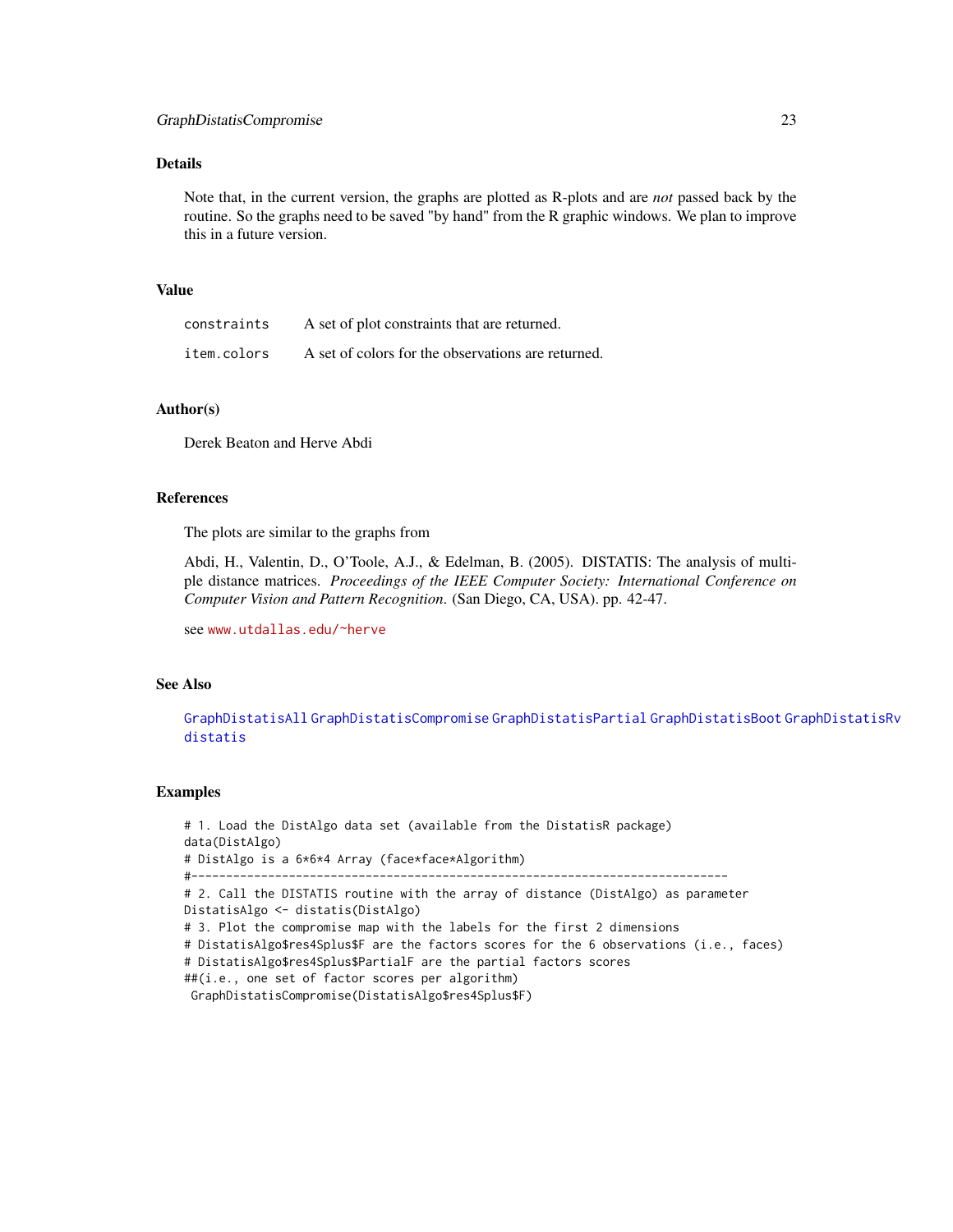<span id="page-23-1"></span><span id="page-23-0"></span>GraphDistatisPartial *Plot maps of the factor scores and partial factor scores of the observations for a* DISTATIS *analysis.*

### Description

GraphDistatisPartial plots maps of the factor scores of the observations from a [distatis](#page-14-1) analysis. GraphDistatisPartial gives a map of the factors scores of the observations plus partial factor scores, as "seen" by each of the matrices.

### Usage

```
GraphDistatisPartial(FS, PartialFS, axis1 = 1, axis2 = 2, constraints = NULL,
item.colors = NULL, participant.colors = NULL, ZeTitle = "Distatis-Partial",
Ctr=NULL, color.by.observations = TRUE, nude = FALSE, lines = TRUE)
```
### Arguments

| <b>FS</b>             | The factor scores of the observations (\$res4Splus\$Ffrom distatis).                                                                             |  |
|-----------------------|--------------------------------------------------------------------------------------------------------------------------------------------------|--|
| PartialFS             | The partial factor scores of the observations (\$res4Splus\$PartialF from distatis)                                                              |  |
| axis1                 | The dimension for the horizontal axis of the plots.                                                                                              |  |
| axis2                 | The dimension for the vertical axis of the plots.                                                                                                |  |
| constraints           | constraints for the axes                                                                                                                         |  |
| item.colors           | A I matrix (with $I = #$ observations) of color names for the observations. If<br>NULL (default), prettyGraphs chooses.                          |  |
| participant.colors    |                                                                                                                                                  |  |
|                       | A I matrix (with $I = #$ participants) of color names for the observations. If<br>NULL (default), prettyGraphs chooses.                          |  |
| ZeTitle               | General title for the plots.                                                                                                                     |  |
| Ctr                   | Contributions of each observation. If NULL (default), these are computed from<br><b>FS</b>                                                       |  |
| color.by.observations |                                                                                                                                                  |  |
|                       | if TRUE (default), the partial factor scores are colored by item.colors. When<br>FALSE, participant.colors are used.                             |  |
| nude                  | When nude is TRUE the labels for the observations are not plotted (useful when<br>editing the graphs for publication).                           |  |
| lines                 | If TRUE (default) then lines are drawn between the partial factor score of an<br>observation and the compromise factor score of the observation. |  |
|                       |                                                                                                                                                  |  |

### Details

Note that, in the current version, the graphs are plotted as R-plots and are *not* passed back by the routine. So the graphs need to be saved "by hand" from the R graphic windows. We plan to improve this in a future version.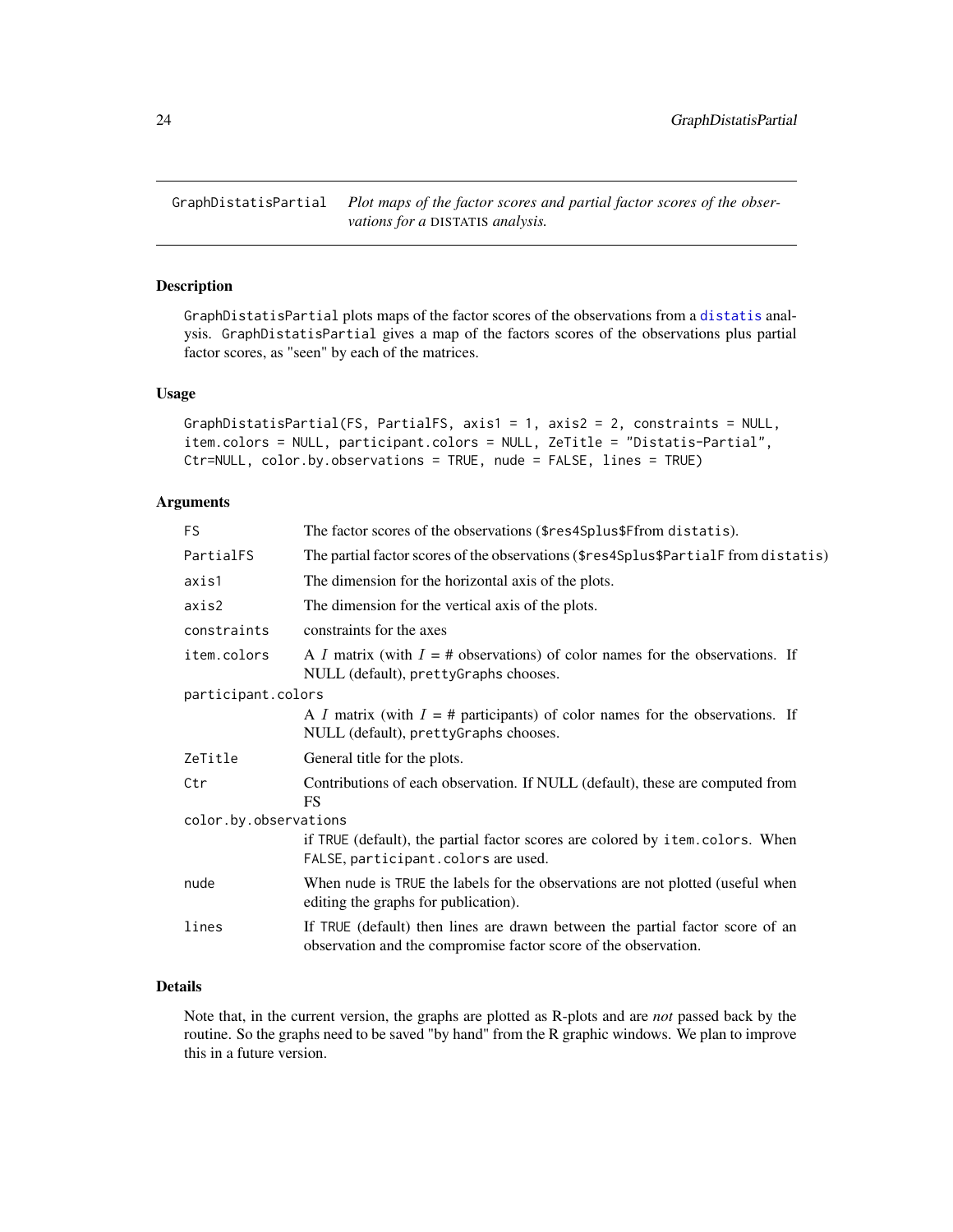#### <span id="page-24-0"></span>GraphDistatisRv 25

### Value

constraints A set of plot constraints that are returned. item.colors A set of colors for the observations are returned. participant.colors A set of colors for the participants are returned.

### Author(s)

Derek Beaton and Herve Abdi

### References

The plots are similar to the graphs from

Abdi, H., Valentin, D., O'Toole, A.J., & Edelman, B. (2005). DISTATIS: The analysis of multiple distance matrices. *Proceedings of the IEEE Computer Society: International Conference on Computer Vision and Pattern Recognition*. (San Diego, CA, USA). pp. 42-47.

see <www.utdallas.edu/~herve>

### See Also

[GraphDistatisAll](#page-17-1) [GraphDistatisCompromise](#page-21-1) [GraphDistatisPartial](#page-23-1) [GraphDistatisBoot](#page-19-1) [GraphDistatisRv](#page-24-1) [distatis](#page-14-1)

### Examples

```
# 1. Load the DistAlgo data set (available from the DistatisR package)
data(DistAlgo)
# DistAlgo is a 6*6*4 Array (face*face*Algorithm)
#-----------------------------------------------------------------------------
# 2. Call the DISTATIS routine with the array of distance (DistAlgo) as parameter
DistatisAlgo <- distatis(DistAlgo)
# 3. Plot the compromise map with the labels for the first 2 dimensions
# DistatisAlgo$res4Splus$F are the factors scores for the 6 observations (i.e., faces)
# DistatisAlgo$res4Splus$PartialF are the partial factors scores
##(i.e., one set of factor scores per algorithm)
GraphDistatisPartial(DistatisAlgo$res4Splus$F,DistatisAlgo$res4Splus$PartialF)
```
<span id="page-24-1"></span>GraphDistatisRv *Plot maps of the factor scores (from the Rv matrix) of the distance matrices for a* DISTATIS *analysis*

### Description

Plot maps of the factor scores of the observations for a DISTATIS analysis. The factor scores are obtained from the eigen-decomposition of the between distance matrices cosine matrix (often a matrix of Rv coefficients). Note that the factor scores for the first dimension are always positive. There are used to derive the  $\alpha$  weights for DISTATIS.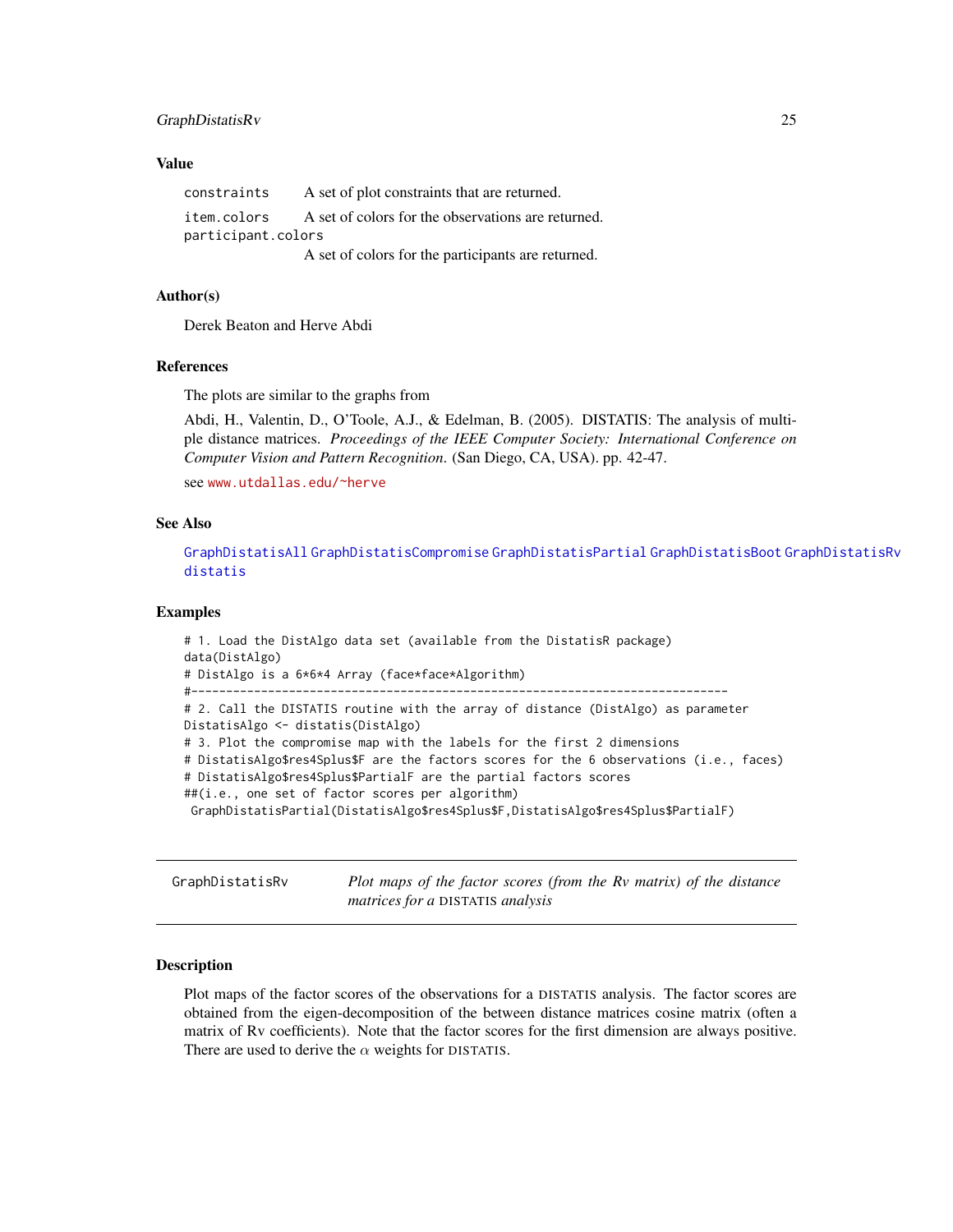#### Usage

```
GraphDistatisRv(RvFS, axis1 = 1, axis2 = 2, ZeTitle = "Distatis-Rv Map",
participant.colors = NULL, nude = FALSE, RvCtr = NULL)
```
#### Arguments

| <b>RvFS</b>        | The factor scores of the distance matrices (\$res4Cmat\$G from distatis).                                               |  |
|--------------------|-------------------------------------------------------------------------------------------------------------------------|--|
| axis1              | The dimension for the horizontal axis of the plots.                                                                     |  |
| axis2              | The dimension for the vertical axis of the plots.                                                                       |  |
| ZeTitle            | General title for the plots.                                                                                            |  |
| participant.colors |                                                                                                                         |  |
|                    | A I matrix (with $I = #$ participants) of color names for the observations. If<br>NULL (default), prettyGraphs chooses. |  |
| nude               | When nude is TRUE the labels for the observations are not plotted (useful when<br>editing the graphs for publication).  |  |
| RvCtr              | Contributions of each participant. If NULL (default), these are computed from<br><b>RvFS</b>                            |  |

### Details

Note that, in the current version, the graphs are plotted as R-plots and are *not* passed back by the routine. So the graphs need to be saved "by hand" from the R graphic windows. We plan to improve this in a future version.

### Value

constraints A set of plot constraints that are returned. participant.colors

A set of colors for the participants are returned.

#### Author(s)

Derek Beaton and Herve Abdi

#### References

The plots are similar to the graphs described in:

Abdi, H., Valentin, D., O'Toole, A.J., & Edelman, B. (2005). DISTATIS: The analysis of multiple distance matrices. *Proceedings of the IEEE Computer Society: International Conference on Computer Vision and Pattern Recognition*. (San Diego, CA, USA). pp. 42-47.

Abdi, H., Williams, L.J., Valentin, D., & Bennani-Dosse, M. (2012). STATIS and DISTATIS: Optimum multi-table principal component analysis and three way metric multidimensional scaling. *Wiley Interdisciplinary Reviews: Computational Statistics*, 4, 124–167.

Abdi, H., Dunlop, J.P., & Williams, L.J. (2009). How to compute reliability estimates and display confidence and tolerance intervals for pattern classiffers using the Bootstrap and 3-way multidimensional scaling (DISTATIS). *NeuroImage*, 45, 89–95.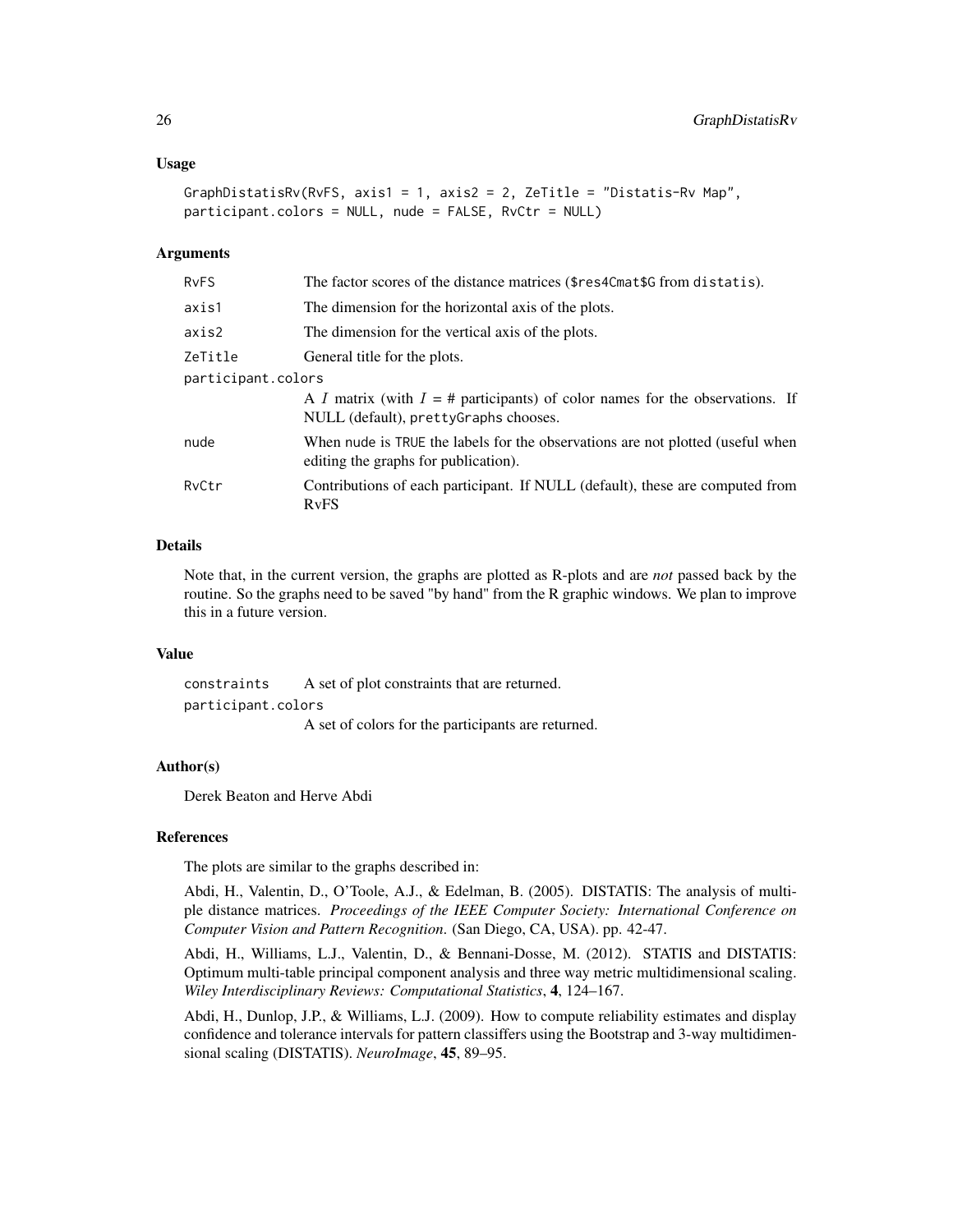#### <span id="page-26-0"></span>mmds 27

Abdi, H., & Valentin, D., (2007). Some new and easy ways to describe, compare, and evaluate products and assessors. In D., Valentin, D.Z. Nguyen, L. Pelletier (Eds) *New trends in sensory evaluation of food and non-food products*. Ho Chi Minh (Vietnam): Vietnam National University-Ho chi Minh City Publishing House. pp. 5–18.

The  $R_V$  coefficient is described in

Abdi, H. (2007). RV coefficient and congruence coefficient. In N.J. Salkind (Ed.): *Encyclopedia of Measurement and Statistics*. Thousand Oaks (CA): Sage. pp. 849–853.

Abdi, H. (2010). Congruence: Congruence coefficient, RV coefficient, and Mantel Coefficient. In N.J. Salkind, D.M., Dougherty, & B. Frey (Eds.): *Encyclopedia of Research Design.* Thousand Oaks (CA): Sage. pp. 222–229.

These papers are available from <www.utdallas.edu/~herve>

### See Also

[GraphDistatisAll](#page-17-1) [GraphDistatisCompromise](#page-21-1) [GraphDistatisPartial](#page-23-1) [GraphDistatisBoot](#page-19-1) [GraphDistatisRv](#page-24-1) [distatis](#page-14-1)

### Examples

```
# 1. Load the DistAlgo data set (available from the DistatisR package)
data(DistAlgo)
# DistAlgo is a 6*6*4 Array (faces*faces*Algorithms)
#-----------------------------------------------------------------------------
# 2. Call the DISTATIS routine with the array of distance (DistAlgo) as parameter
DistatisAlgo <- distatis(DistAlgo)
# 3. Plot the compromise map with the labels for the first 2 dimensions
# DistatisAlgo$res4Cmat$G are the factors scores
# for the 4 distance matrices (i.e., algorithms)
GraphDistatisRv(DistatisAlgo$res4Cmat$G,ZeTitle='Rv Mat')
# Et voila!
```
<span id="page-26-1"></span>mmds *mmds Metric (classical) Multidimensional Scaling (a.k.a Principal Coordinate Analysis) of a (Euclidean) Distance Matric*

### **Description**

Perform an MMDS of a (Euclidean) distance matrix measured between a set of weighted objects.

MMDS Give factor scores that make it possible to draw a map of the objects such that the distances between objects on the map best approximate the original distances between objects.

Method: Transform the distance matrix into a (double centered) covariance matrix which is then analyze via its eigen-decomposition. The factor score of each dimension are scaled such that their variance (i.e., the sum ot their weighted squared factor scores) is equal to the eigen-value of the corresponding dimension. Note that if the masses vector is absent, equal masses (i.e. 1 divided by number of objects) are used.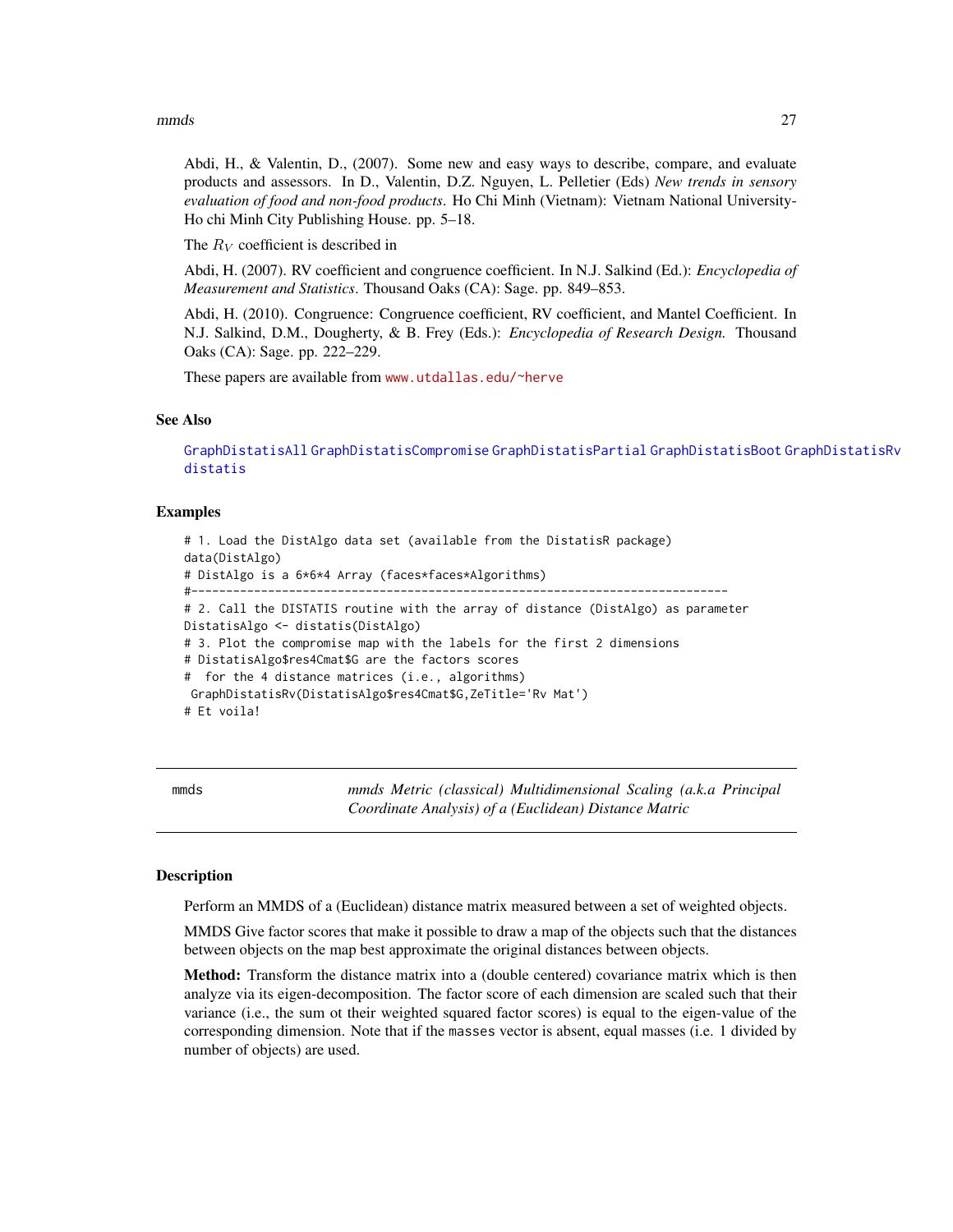### <span id="page-27-0"></span>Usage

mmds(DistanceMatrix,masses=NULL)

#### Arguments

|        | DistanceMatrix . A squared (assumed to be Euclidean) distance matrix                                                             |
|--------|----------------------------------------------------------------------------------------------------------------------------------|
| masses | A vector of masses (i.e., non negative numbers with a sum of 1) of same dimen-<br>sionality as number of rows of DistanceMatrix. |

### Value

Sends back a list

| LeF           | factor scores for the objects.                                         |
|---------------|------------------------------------------------------------------------|
| eigenvalues   | the eigenvalues for the factor scores (ie.a variance).                 |
| tau           | the percentage of explained variance of each dimension.                |
| Contributions | give the proporion of explained variance by an object for a dimension. |

### Author(s)

Herve Abdi

### References

The procedure and references are detailled in: Abdi, H. (2007). Metric multidimensional scaling. In N.J. Salkind (Ed.): *Encyclopedia of Measurement and Statistics*. Thousand Oaks (CA): Sage. pp. 598–605.

(Paper available from <www.utdallas.edu/~herve>).

### See Also

[GraphDistatisCompromise](#page-21-1) [distatis](#page-14-1)

### Examples

```
# An example of MDS from Abdi (2007)
# Discriminability of Brain States
# Table 1.
# 1. Get the distance matrix
D <- matrix(c(
0.00, 3.47, 1.79, 3.00, 2.67, 2.58, 2.22, 3.08,
3.47, 0.00, 3.39, 2.18, 2.86, 2.69, 2.89, 2.62,
1.79, 3.39, 0.00, 2.18, 2.34, 2.09, 2.31, 2.88,
3.00, 2.18, 2.18, 0.00, 1.73, 1.55, 1.23, 2.07,
2.67, 2.86, 2.34, 1.73, 0.00, 1.44, 1.29, 2.38,
2.58, 2.69, 2.09, 1.55, 1.44, 0.00, 1.19, 2.15,
2.22, 2.89, 2.31, 1.23, 1.29, 1.19, 0.00, 2.07,
3.08, 2.62, 2.88, 2.07, 2.38, 2.15, 2.07, 0.00),
```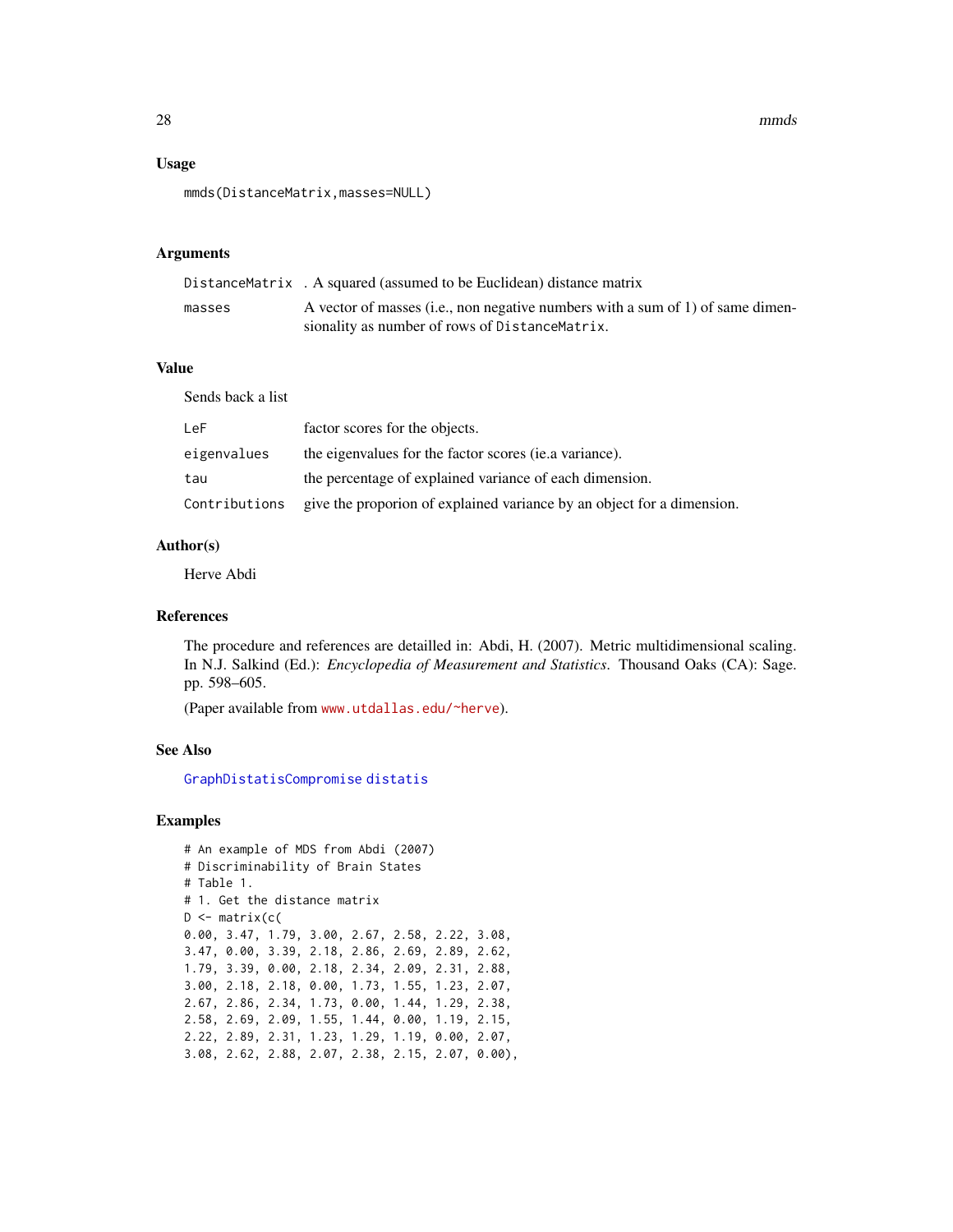### <span id="page-28-0"></span>print.Cmat 29

```
ncol = 8, byrow=TRUE)
rownames(D) <- c('Face','House','Cat','Chair','Shoe','Scissors','Bottle','Scramble')
colnames(D) <- rownames(D)
# 2. Call mmds
BrainRes <- mmds(D)
# Note that compared to Abdi (2007)
# the factor scores of mmds are equal to F / sqrt(nrow(D))
# the eigenvalues of mmds are equal to \Lambda *{1/nrow(D)}
# (ie., the normalization differs but the results are proportional)
# 3. Now a pretty plot with the prettyPlot function from prettyGraphs
prettyPlot(BrainRes$FactorScore,
           display_names = TRUE,
           display_points = TRUE,
           contributionCircles = TRUE,
          contributions = BrainRes$Contributions)
# 4. et Voila!
```
print.Cmat *Print C matrix results*

### Description

Print C matrix results.

#### Usage

```
## S3 method for class 'Cmat'
print(x,...)
```
### Arguments

|         | a list that contains items to make into the Cmat class. |
|---------|---------------------------------------------------------|
| $\cdot$ | inherited/passed arguments for $S3$ print method(s).    |

### Author(s)

Derek Beaton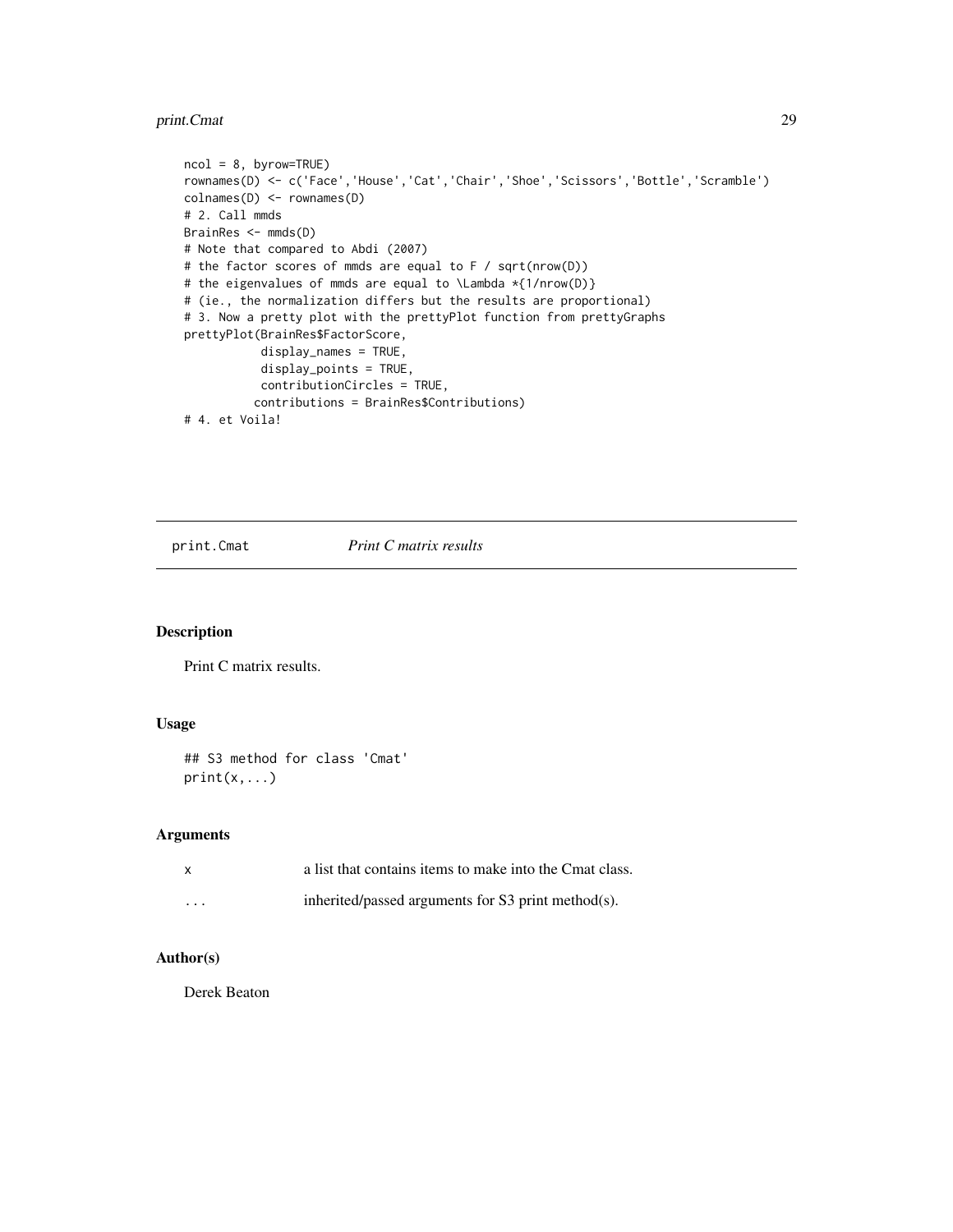<span id="page-29-0"></span>print.DistatisR *Print DistatisR results*

### Description

Print DistatisR results.

### Usage

## S3 method for class 'DistatisR' print(x,...)

### Arguments

|          | a list that contains items to make into the DistatisR class. |
|----------|--------------------------------------------------------------|
| $\cdots$ | inherited/passed arguments for $S3$ print method(s).         |

### Author(s)

Derek Beaton

print.Splus *Print S+ matrix results*

### Description

Print S+ matrix results.

### Usage

```
## S3 method for class 'Splus'
print(x,...)
```
### Arguments

|   | a list that contains items to make into the Splus class. |
|---|----------------------------------------------------------|
| . | inherited/passed arguments for $S3$ print method(s).     |

### Author(s)

Derek Beaton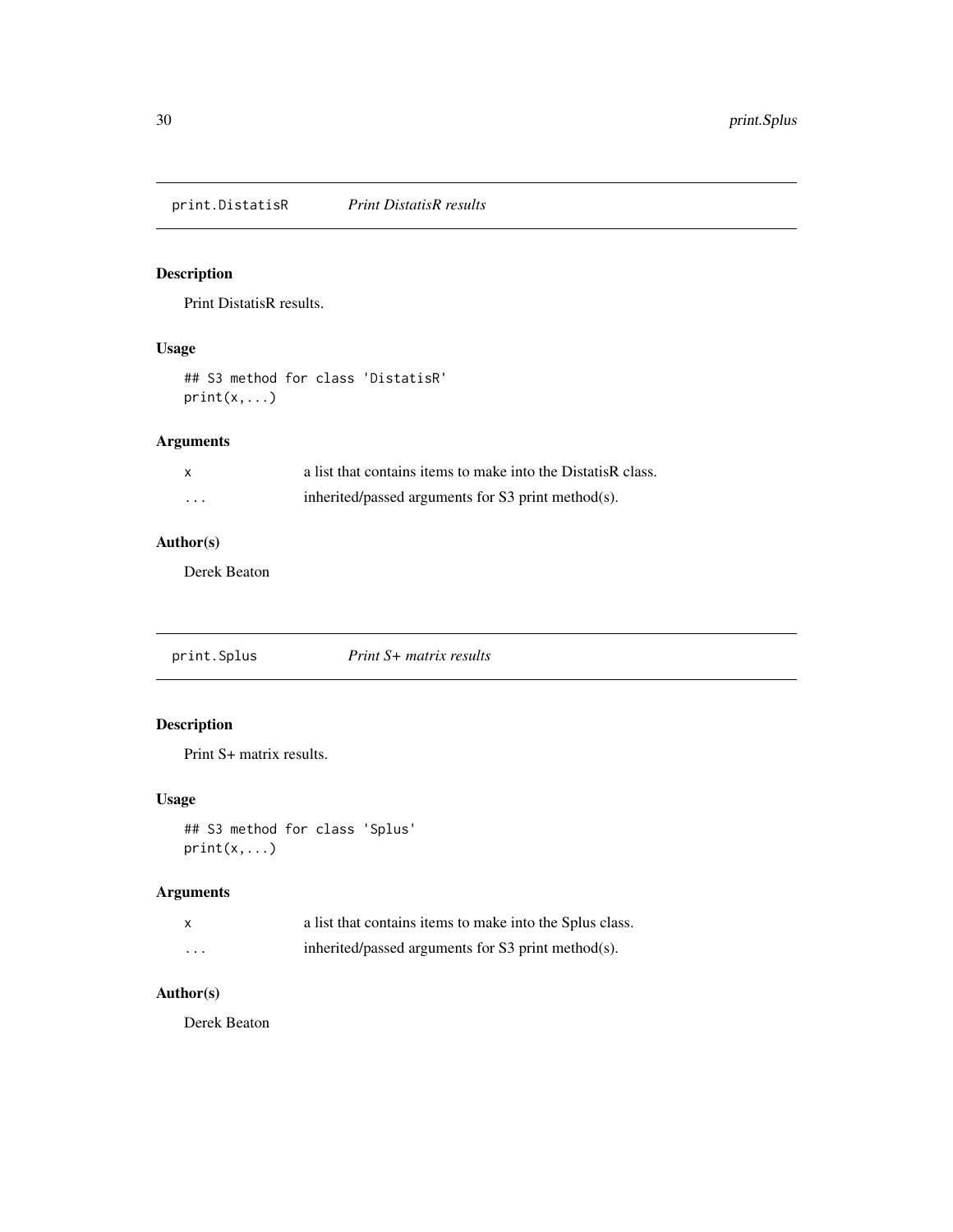<span id="page-30-0"></span>

### **Description**

Provide the data.frame Sort: Data set to be used to illustrated the use of the package DistatisR. Ten assessors sorted eight beers. These data come from the Abdi et al.' (2007) paper in *Food Quality and Preference*. Each column represents the results of the sorting task for one assessor. Beers with the same number were sorted together.

#### Usage

data(SortingBeer)

### Format

a data frame file containing 10 columns, 8 rows plus the names of the rows and the columns.

### Source

Abdi et al. (2007). <www.utdallas.edu/~herve>

#### References

Abdi, H., Valentin, D., Chollet, S., & Chrea, C. (2007). Analyzing assessors and products in sorting tasks: DISTATIS, theory and applications. *Food Quality and Preference*, 18, 627–640.

SortingSpice *21 French assessors sorted 16 blends of Spice for* distatis *analysis*

#### Description

Provide the data.frame SortSpice: Data set to illustrate the use of the package DistatisR. Ten assessors sorted eight beers. These data come from the Abdi et al.' (2007) paper in *Food Quality and Preference*. Each column represents the results of the sorting task for one assessor. Beers with the same number were sorted together.

### Usage

data(SortingSpice)

### Format

a data frame file containing 21 columns, 16 rows plus the names of the rows and the columns.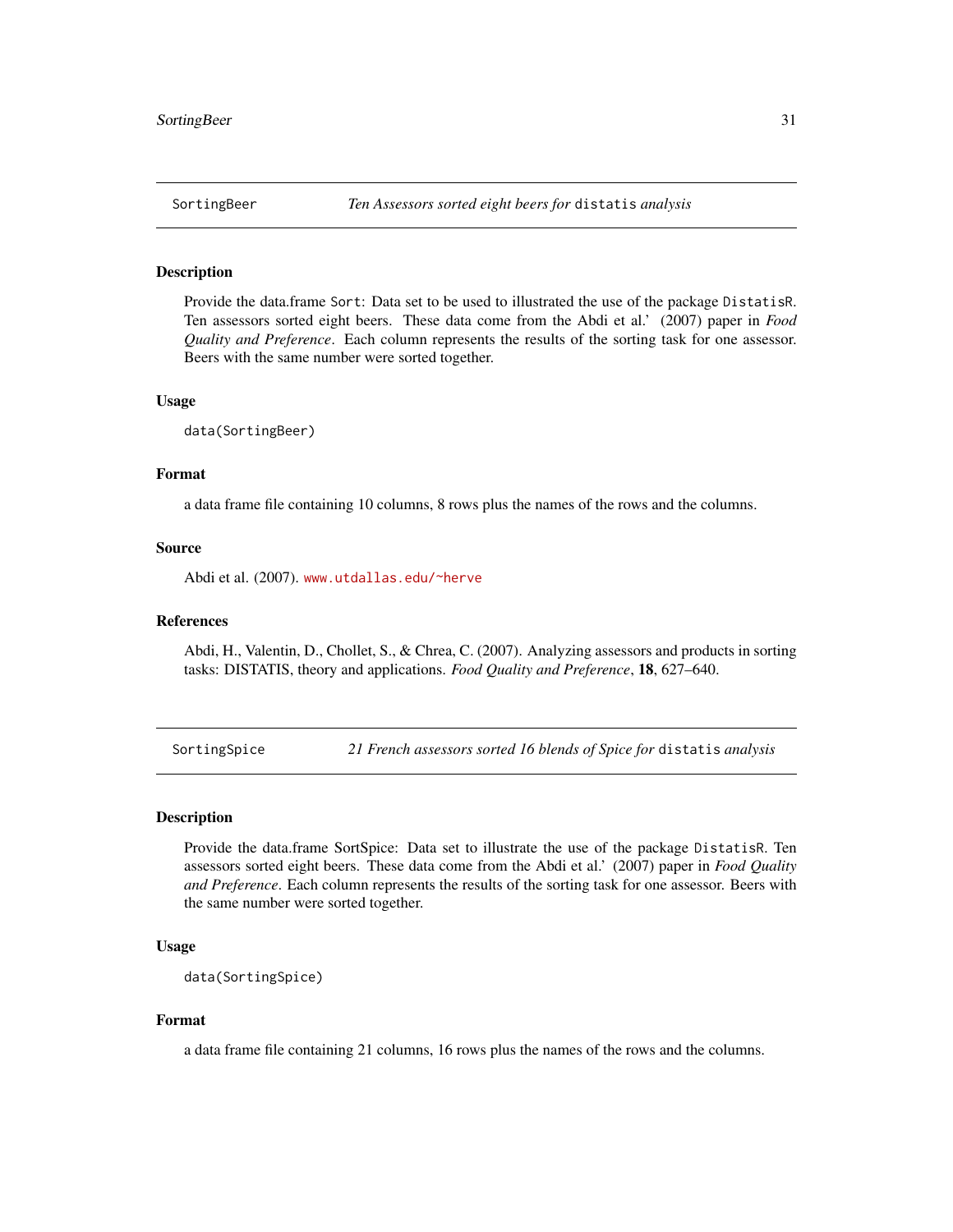### Source

Chollet et al. (2013). <www.utdallas.edu/~herve>

### References

Chollet, S., Valentin, D., & Abdi, H. (in press, 2013). The free sorting task. In. P.V. Tomasco & G. Ares (Eds), *Novel Techniques in Sensory Characterization and Consumer Profiling*. Boca Raton: Taylor and Francis.